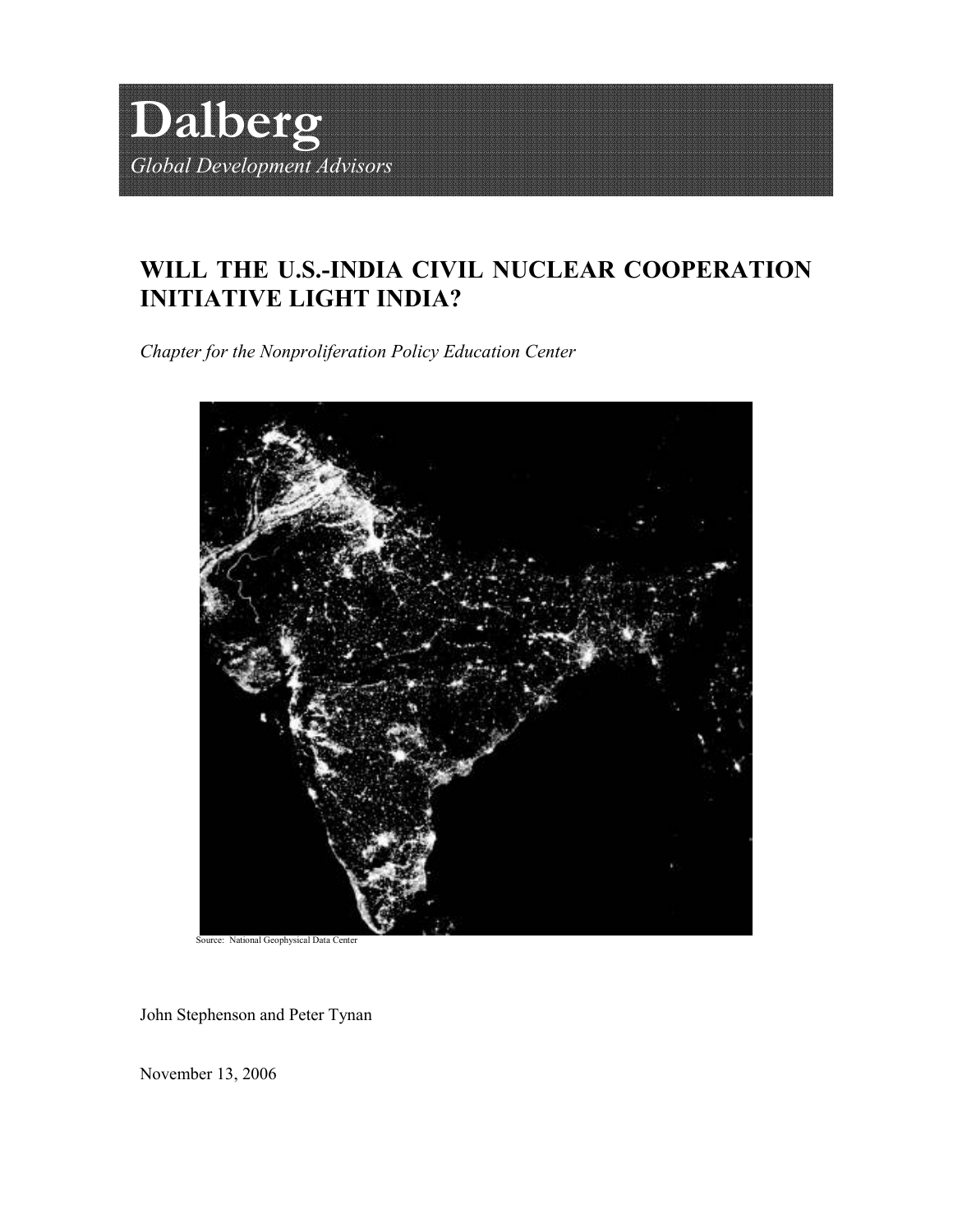# TABLE OF CONTENTS

| iii) PACE OF DEVELOPMENT AND TECHNOLOGICAL INNOVATION  17 |  |
|-----------------------------------------------------------|--|
|                                                           |  |
|                                                           |  |
|                                                           |  |
|                                                           |  |
|                                                           |  |
|                                                           |  |
|                                                           |  |
|                                                           |  |
|                                                           |  |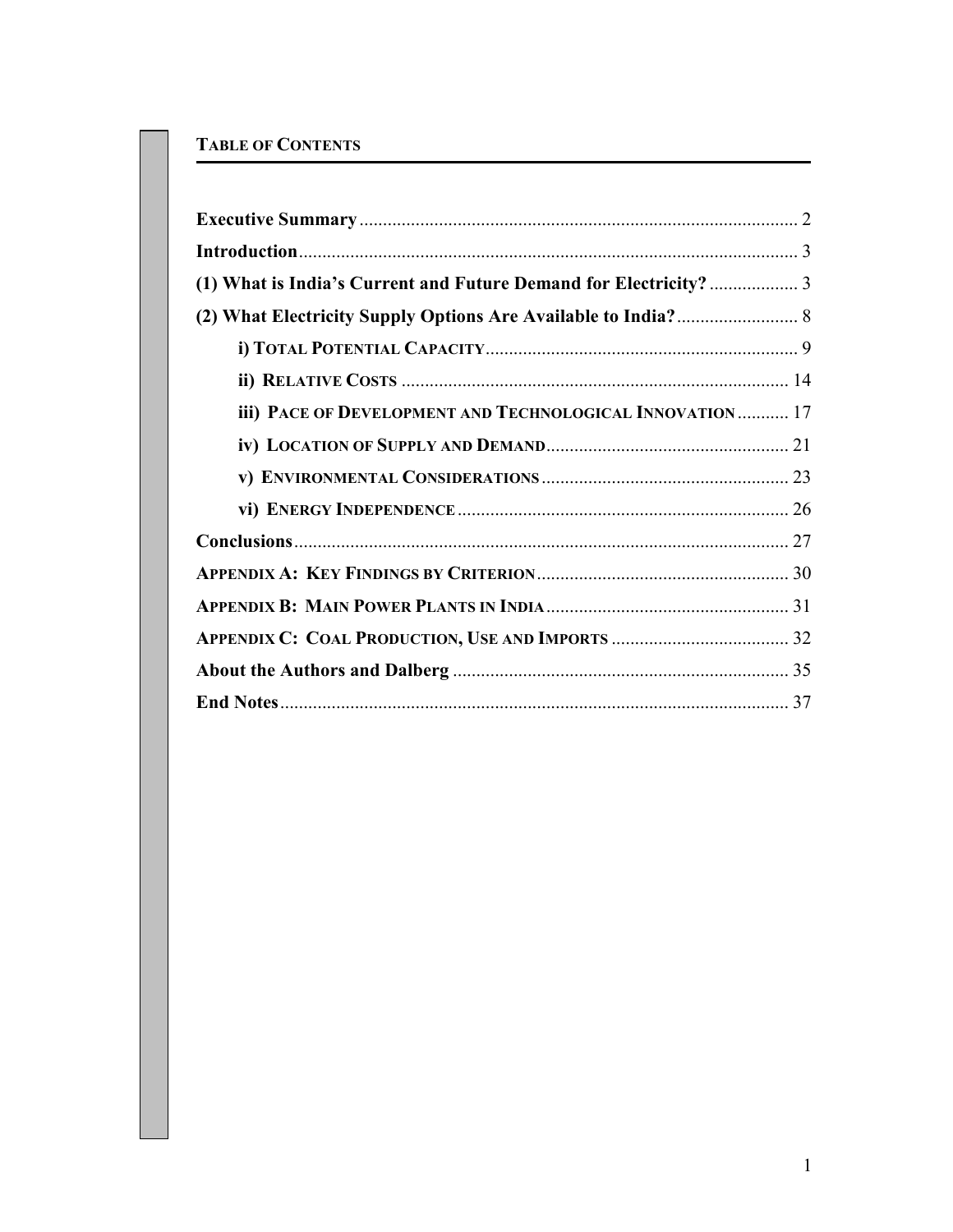# Executive Summary

The U.S.-India Civil Nuclear Cooperation Initiative seeks to foster the development of nuclear power generation in India, despite concerns about nonproliferation. Proponents claim this is necessary to meet electricity demand and GDP growth targets, reduce reliance on foreign sources of fossil fuels, and improve the environment. This chapter examines these assertions by assessing the current and future demand for electricity in India and the generation supply options available. Although focusing on electricity generation, for which nuclear technology is applicable, this report also recognizes that in terms of total energy needs India relies to a much greater extent on traditional biomass and cow dung than on electricity, a situation which will continue for some time. In terms of electricity, the analysis finds that generation capacity will have to increase significantly to meet demand and India cannot rely on any one supply source. While nuclear generation will contribute significantly after 2050, its contribution will remain marginal through 2016 and 2032. Even optimistic scenarios for the development of nuclear power in India, which is based on unproven thorium technologies, suggest nuclear would contribute only 9% of total generation capacity by 2032. Economic growth targets could be attained without significant increases in nuclear generation capacity and nuclear capacity will do little to reduce India's reliance on foreign sources of oil and gas. Furthermore, given the dominance of coal in all of the electricity supply scenarios through 2032, clean coal technologies, demand side management, and renewable energy would have a greater impact on reducing carbon emissions than substitution based solely on nuclear energy. Although the development of nuclear energy today could aid in the eventual exploitation of India's full nuclear potential required after 2050, it does not meet India's energy needs as expressed by proponents of the U.S.-India Civil Nuclear Cooperation Initiative.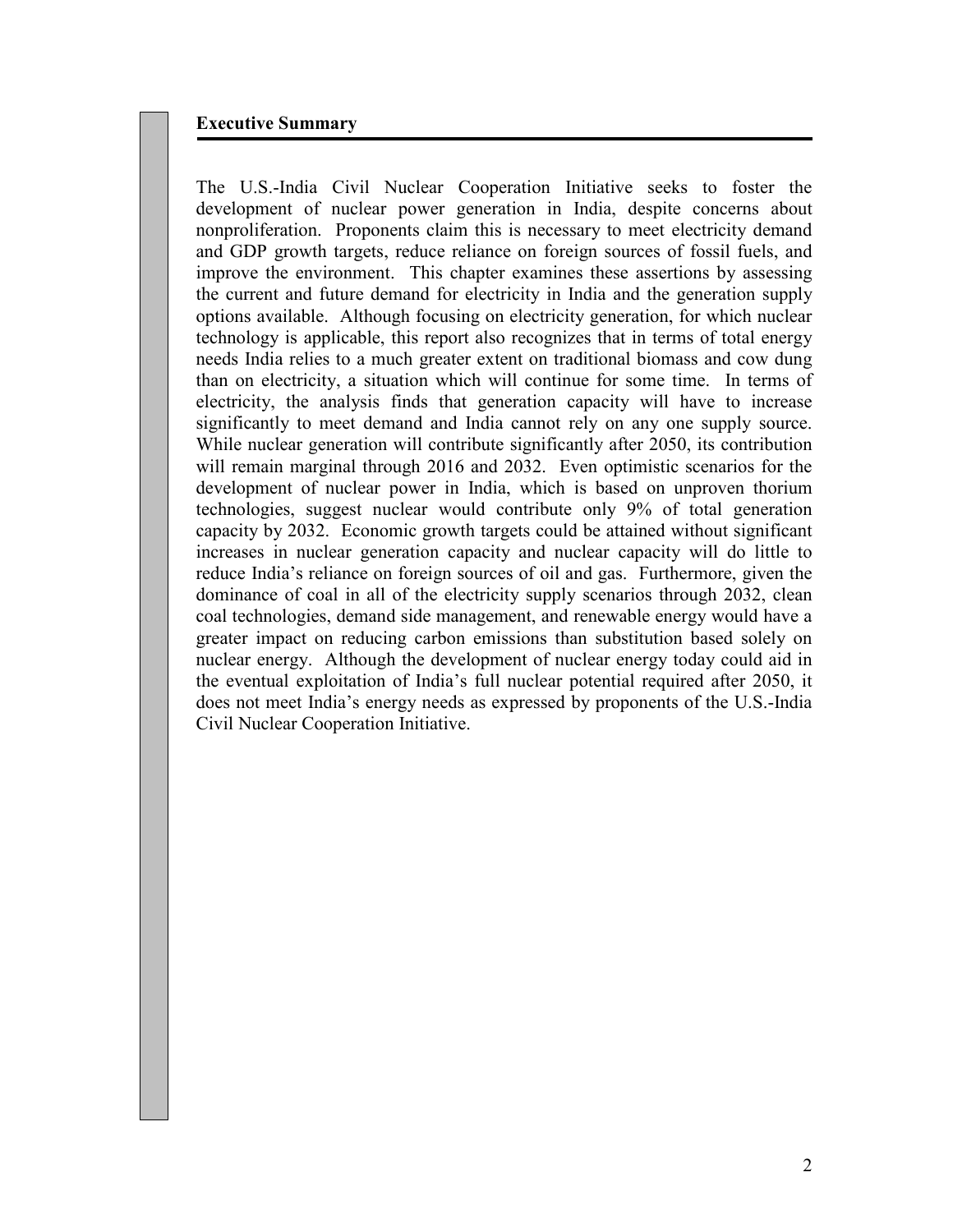# Introduction

The U.S. and Indian governments recently established an unprecedented strategic partnership on nuclear energy through the U.S.-India Civil Nuclear Cooperation Initiative, marking a significant shift in U.S. nonproliferation policy. To many observers the choice before the U.S. Congress was between "approving the deal and damaging nuclear nonproliferation, or rejecting the deal and thereby setting back an important strategic relationship."<sup>1</sup> In light of this important decision, it is vital to objectively evaluate the arguments and evidence that underpin the change in policy. While many strategies and geopolitical arguments have been discussed throughout this book, it is also important to weigh this decision on an economic scale to see whether it is well balanced. It is the aim of this chapter to test the economic arguments for the agreement against a rigorous fact base.

Proponents of the shift in U.S. foreign policy towards a stronger strategic partnership through civil nuclear cooperation with India put forth three main economic and resource arguments. The first is that nuclear energy will aid India in reducing its reliance on oil and gas. Secretary of State Condoleeza Rice asserted that "civilian nuclear energy will make [India] less reliant on unstable sources of oil and gas."<sup>2</sup> The second is that nuclear energy is necessary to sustain India's GDP growth rate of 8-9%. Without nuclear energy, it is argued, India may not be able to sustain its GDP growth and achieve its targets for economic development. The third argument is that nuclear energy can reduce greenhouse gas emissions and improve climate change by substituting for coal-based electricity generation.

The ultimate question given the debate around U.S.-India civil nuclear cooperation is whether nuclear generation is needed to meet the electricity needs of India in the medium and long term and whether it contributes meaningfully to environmental improvements and energy independence to justify an expansion of nuclear power in India. In evaluating the validity and strength of the arguments for the agreement, this chapter will: (1) assess the current and future demand for electricity in India in the medium term to 2016 and the long term to 2032 to determine the gap between current supply and future demand; and, (2) review energy supply options by evaluating total potential capacity, relative costs, pace of development and technical constraints, the location of supply and demand, environmental issues, and the impact on energy independence.

# (1) What is India's Current and Future Demand for Electricity?

Numerous factors are involved in estimating future energy requirements and it is important to place electricity demand within the context of India's total future energy needs. The Government of India's Planning Commission highlights in its August 2006 Integrated Energy Policy that "long-term projections for energy requirements are based on assumptions vis-à-vis the growth of the economy,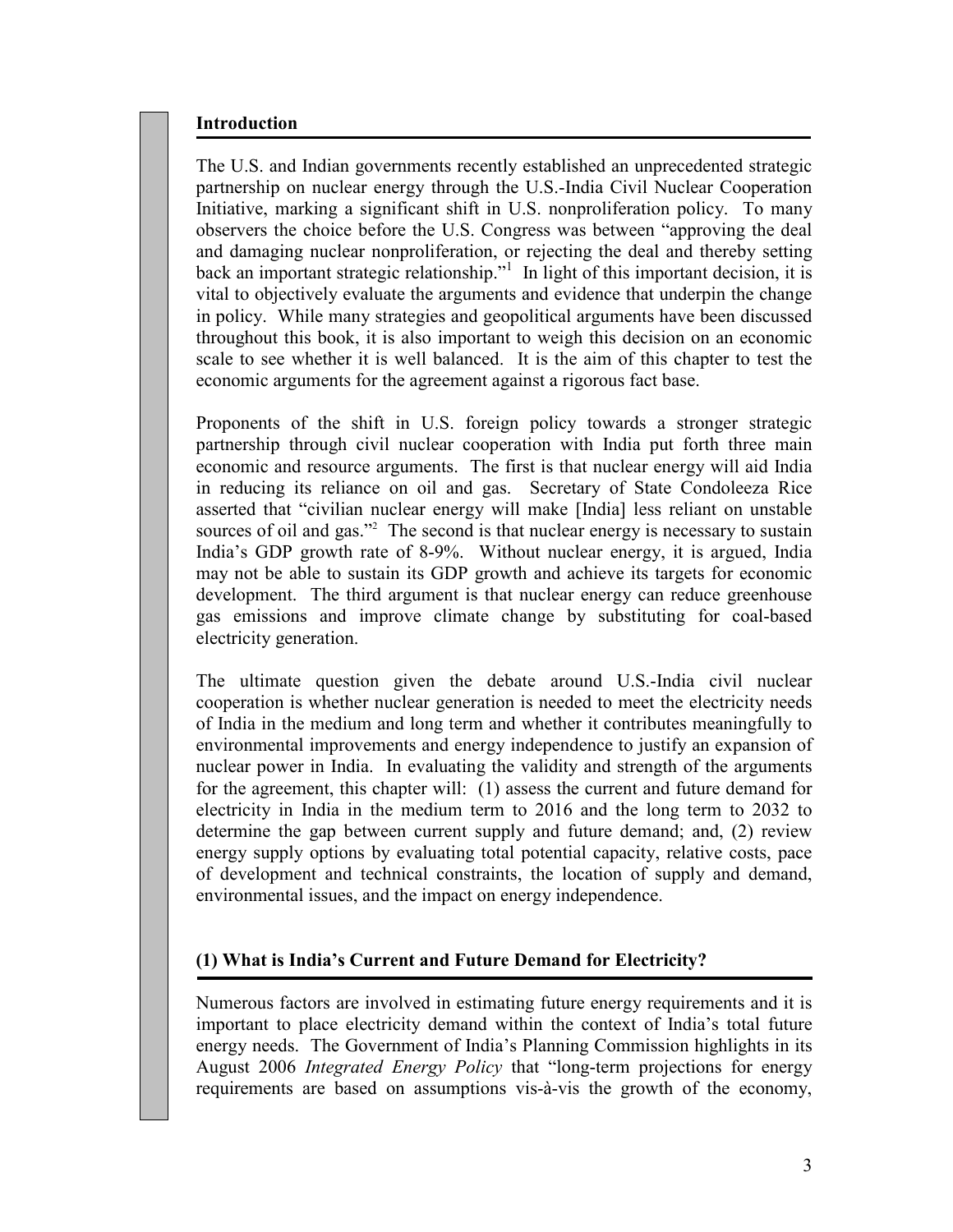population growth, the pace at which 'non-commercial energy' is replaced by 'commercial energy,' the progress of energy conservation, increase in energy efficiency as well as societal and lifestyle changes."<sup>3</sup> The demand for electricity in India will undoubtedly increase significantly, but the country is still largely reliant on traditional forms of energy, including traditional biomass such as firewood and cow dung. In 2000, firewood and chips constituted 59% of total energy needs, dung cake another 22%, and electricity only 6%.<sup>4</sup> Long term strategies for India's development need to focus on the entire energy picture of which electricity production is but a small part. In examining the economic arguments for an expansion of nuclear generation this chapter focuses on electricity but recognizes the still marginal contribution electricity plays toward fulfilling India's energy needs.

The major driver of electricity demand is the GDP growth rate, with most estimates forecasting the Indian growth rate between  $5$  to  $9\%$ <sup>5</sup>. This wide variation demonstrates the high level of uncertainty inherent in projections about GDP growth. Historically, India's GDP has grown at 5.3% from  $1978-2003^6$  but most analysts forecast a higher rate of growth due to improvements in the structure of the economy and benefits derived from globalization. According to David Victor of the Council on Foreign Relations, "India's economy enjoyed an average annual growth rate of around 7% from 1994-2004… [and] most analysts expect growth to be sustained at 8% over the next few years if not longer."<sup>7</sup> The Planning Commission based its energy supply scenarios for its *Integrated Energy* Policy on 8% and 9% GDP growth rates, constituting a suitable upper bound when estimating future energy requirements. If less ambitious GDP growth is realized and less electricity is needed, the conclusions drawn by this report, especially with regards to the role of nuclear generation, should continue to hold true.

#### Indian sector composition

The sectoral composition of GDP growth has a considerable effect on the demand for electricity both in terms of absolute and total gigawatts required as well as the composition of electricity supply sources, i.e. centralized versus decentralized generation. As seen in Figure 1, while "agriculture, forestry, and fishing" contribute the most to India's GDP, currently at 20%, the growth rate is only 4%. By contrast, "manufacturing," historically a large consumer of electricity, comprises another 16% of GDP and is growing at 11%. Generally, "economic growth is expected to cause a shift in the Indian economy away from energyintensive manufacturing and also engender investments that make the economy more efficient in its use of energy."<sup>8</sup> The Government of India has focused on lowering the energy intensity of GDP growth through greater efficiency with the result being that "the energy intensity of India's growth has been falling and is about half of what it used to be in the seventies."<sup>9</sup> But while a reduction in energy intensity could result in as much as 25% less electricity needed per unit of GDP than current levels,<sup>10</sup> most analyses forecast a growth in the overall demand for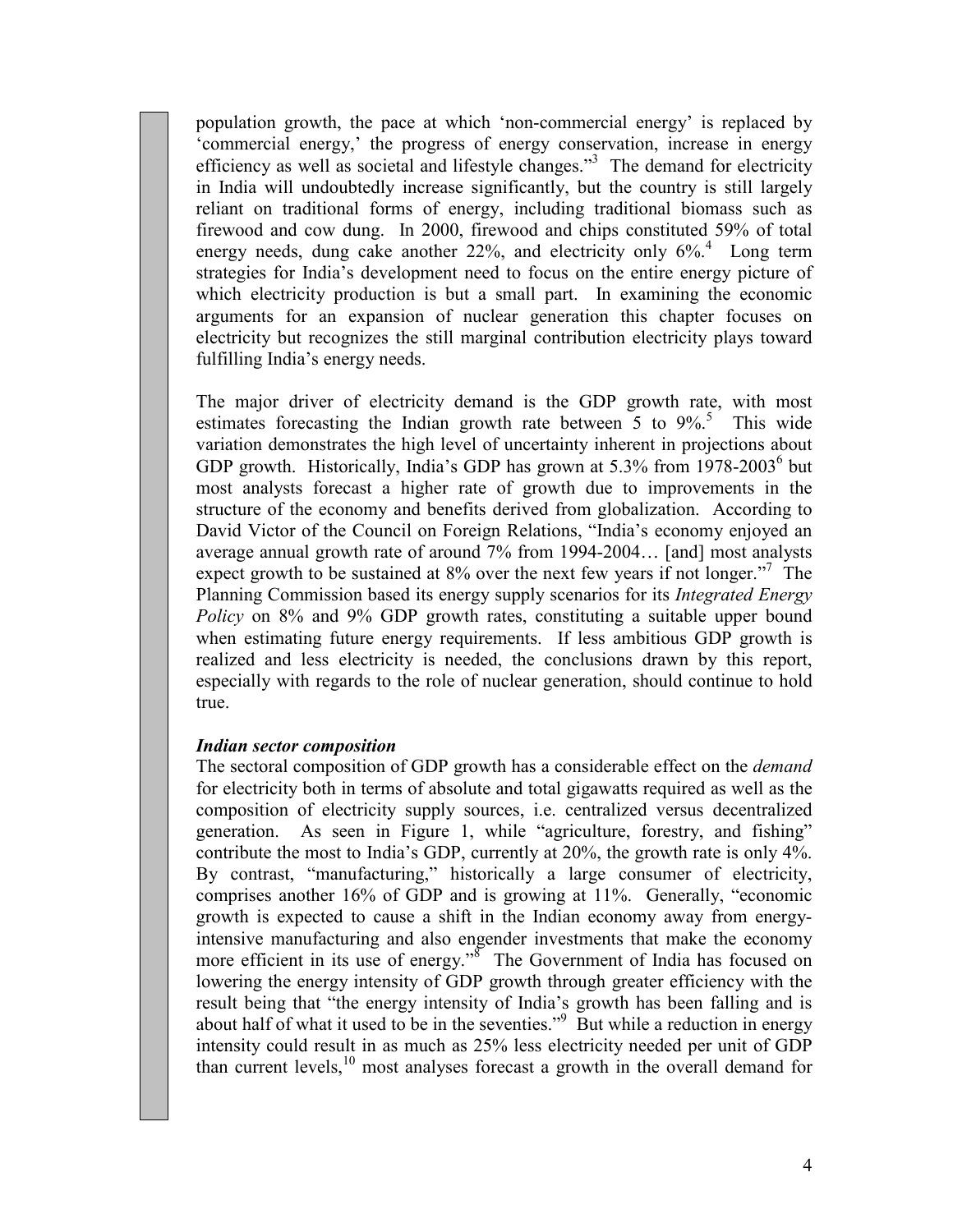electricity and required generation capacity at approximately the same rate as the economy. $^{11}$ 



#### Figure 1.

Notes: @ Provisional estimates. \* Quick estimates. Source: Government of India, Ministry of Statistics and Programme Implementation. Available at: http://www.mospi.nic.in/31jan06\_s3\_1.htm

Changes in electricity demand across industrial, domestic, and agricultural sectors may also have implications for the appropriateness of supply sources. The shift in the relative consumption of electricity by sector has seen considerable growth in the share of domestic and agricultural sectors along with a significant drop in the share of industrial consumption (see Figure 2). The industrial share of electricity consumption has decreased over the last half-century from a peak of 69% in the 1960s to current levels of roughly 34% of total electricity consumption. Agricultural consumption of electricity steadily increased over the last half-century, from roughly 4% in the 1950s to more than 24% in 2003 and domestic consumption increased from roughly 13% in 1950 to approximately 25% during the same period. Agriculture is increasingly being modernized and the need for water pumping is driving the demand for electricity in the sector. The combined shift in relative electricity consumption from industrial to domestic and agricultural suggests an increased demand for decentralized, distributed generation. While urbanization may counter the decentralization of domestic consumption, with an urban population rising from 28% in 2001 to 48% in 2020,<sup>12</sup> electricity consumption in general could be less decentralized than in India's history due to the share of agricultural consumption and the policy goal of providing electricity to rural populations.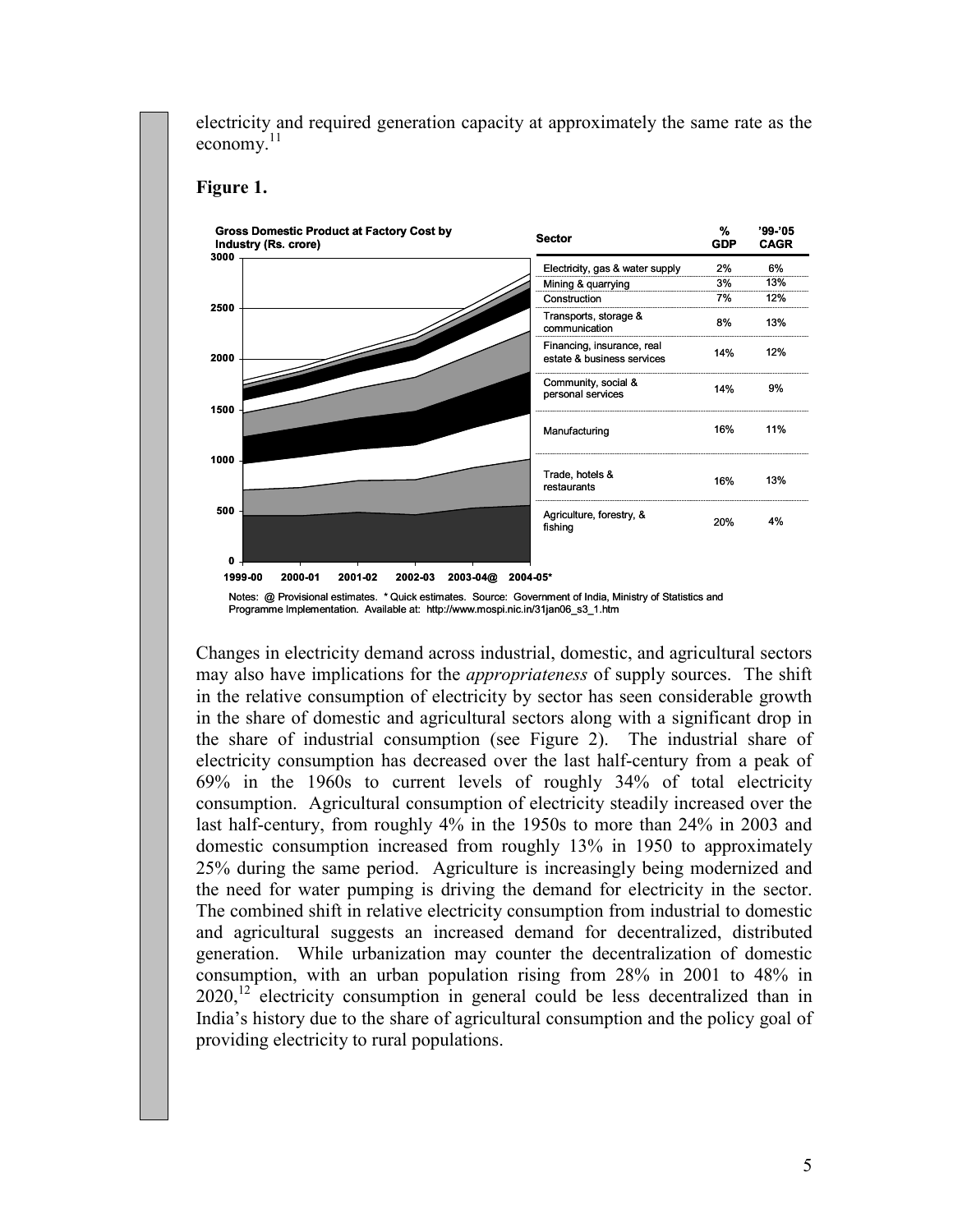

# Population growth

The growth in electricity demand is also due to population growth and a policy of improving electricity access to the entire population. Population growth is approximately 1.7 percent per year with the total population "expected to touch 1.9 billion by 2010 and 1.41 million by 2020.<sup> $n^{13}$ </sup> Concurrently, the government has the goal of meeting "the lifeline energy needs of all citizens" which necessitates increasing "electricity generation capacity/ supply by 5 to 6 times of their 2003-2004 levels."<sup>14</sup> As of 2000, approximately 57% of rural households and 12% of urban households did not have access to electricity.<sup>15</sup> The policy goal of reaching more of the population with electricity will result in significant increases in consumer demand for electricity and will also make non-grid, decentralized approaches such as renewables energy sources, more appropriate. With a large rural population, even in light of urbanization trends, much of India's population does not live close to transmission and distribution lines.

### Geographic distribution

Geographically, electricity demand is concentrated in the North, South, and Western regions of India (see Figure 3). The North-eastern and East regions comprise only approximately 11-12% of the electricity demand of the country, whereas the other three regions each comprise 27-33% of total demand. As such, meeting GDP growth targets will require meeting electricity demand primarily in these areas and determining how best to share energy resources from the Northeastern and Eastern regions which are well endowed with hydropower and coal resources respectively.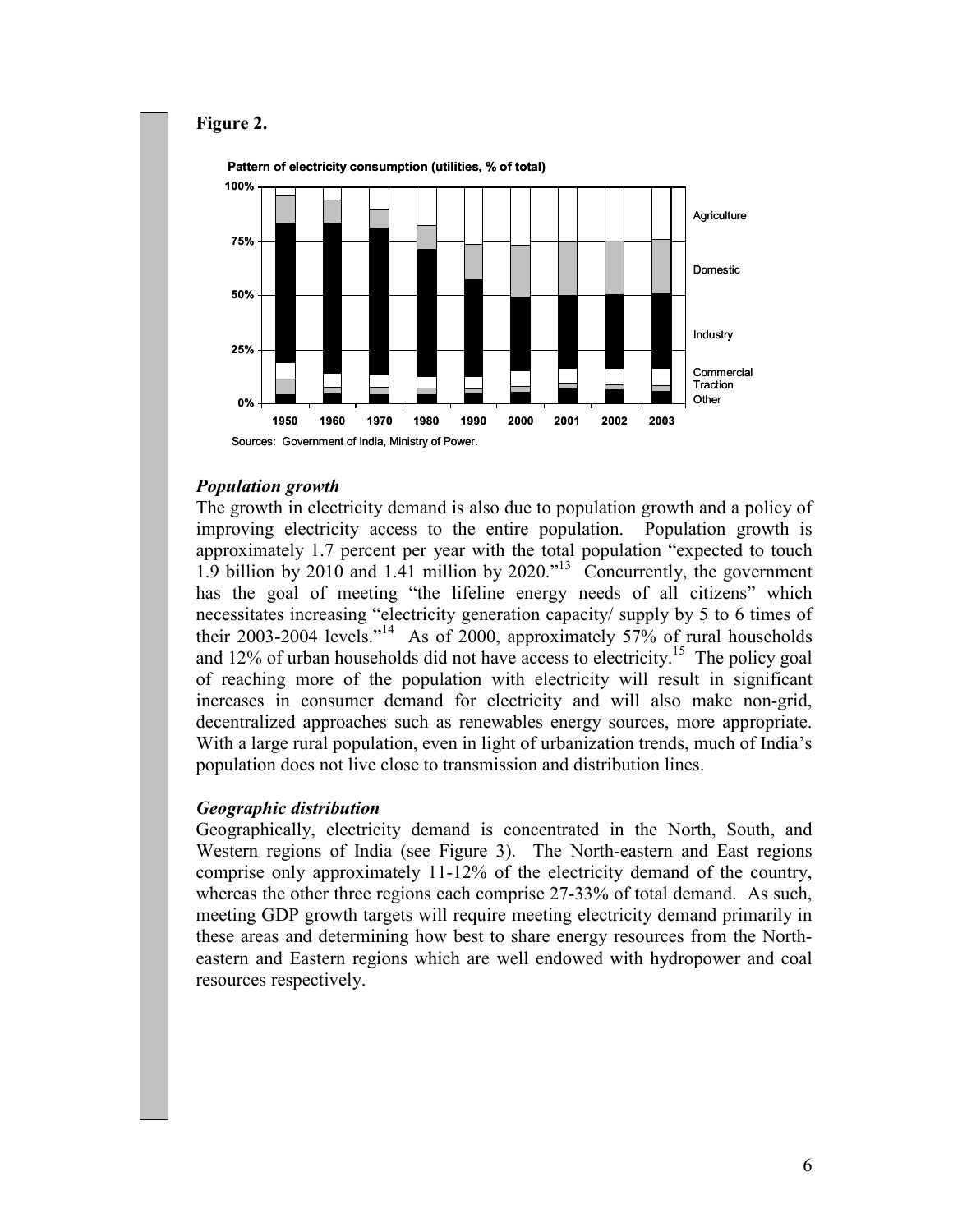#### Figure 3.





# Electricity demand projections

Given strong forecasted GDP growth, population growth, and policy goals of improving access to electricity for the entire population, India's electricity demand and corresponding *electricity generation capacity* to meet that demand will grow significantly. On the demand side, whereas India's 2003-04 per capita consumption of electricity was 553 kilowatt hours (kWh), GDP growth of 8-9% would suggest per capita consumption at 2,471 kWh in 2032, a five fold increase over 25 years. Placed in a global context, this per capita consumption would be just over the world average in 2003, at 2,429 kWh per capita, and India's 2031-32 level would constitute only 19% of the American 2003 per capita consumption of 13,006 kWh. On the supply side, to satisfy India's forecasted electricity consumption based on GDP growth rates of 8-9%, the Government of India's Planning Commission projects a need of 306-337 gigawatts of total generation capacity by 2016-17 and 778-960 gigawatts by 2031-32 (see Figure 4). With current generation of 127 gigawatts, this means closing a gap of 180-211 gigawatts by 2016-17 and 652-834 gigawatts by 2031-32. We use these GDP growth rate projections of 8-9% as the basis for this chapter's analysis of electricity demand and supply to ensure that any conclusions drawn will also remain valid at lower rates of realized GDP growth.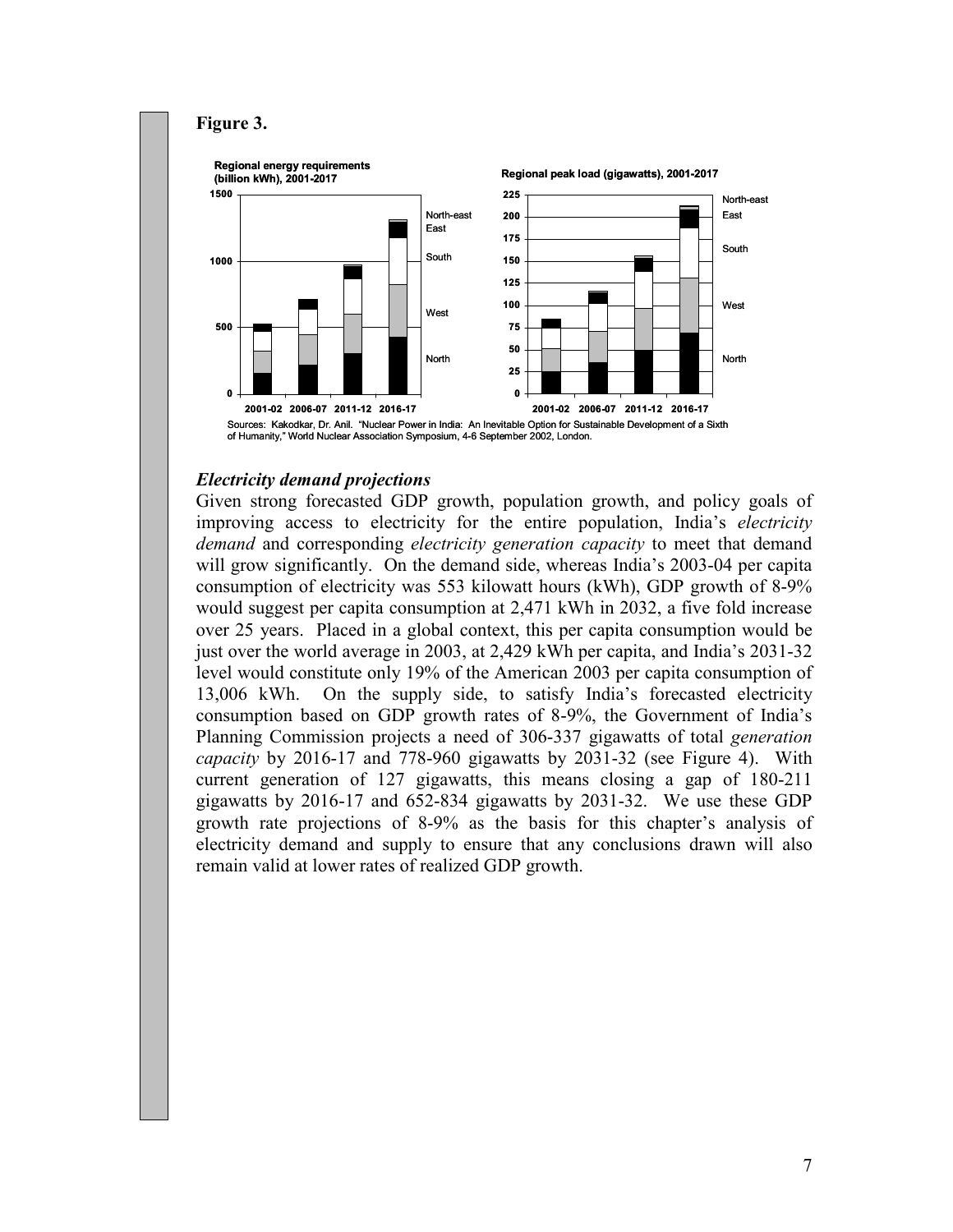#### Figure 4.  $\mathbf{0}$ 200 400 600 800 1000 1200 2003-04 2006-07 2011-12 2016-17 2021-22 2026-27 2031-32 Sources: U.S. Department of Energy. International Energy Outlook, 2006, Energy Information Administration, Installed Generating Capacity Required by % GDP growth rate (in gigawatts) 9% - Ministry of Power 8% - Planning Commission 5.4% - US DOE 9% - Planning Commission 8% - Ministry of Power '06-'32 CAGR of generation capacity 9.0% 8.0% 7.6% 6.7% 4.3% GDP Growth Rate Projection

Office of Integrated Analysis and Forecasting, Washington, DC, June 2006. Government of India, Planning<br>Commission. *Integrated Energy Policy: Report of the Expert Committee*, New Delhi, August 2006.

### (2) What Electricity Supply Options Are Available to India?

Historically and currently, the majority of India's electricity has been supplied by domestic coal. In 2006, coal constituted 54% of total installed capacity, with hydro supplying 26%, gas 11%, renewables 5%, nuclear 3%, and diesel generation  $1\%$ .<sup>16</sup> The fastest growing generation source has been natural gas, which increased 16% from 1971-1998, with coal and nuclear growing at 8-9%, hydro growing at  $4\%$ , and oil growing at only  $1\%$ <sup>17</sup> Overall, the forecasts to sustain an 8-9% GDP growth rate suggest 6-8% growth in total installed capacity from 2006-2032. The total potential sources for additional electricity generation in India are both vast and diverse. Coal will most likely remain the primary source given its availability and low cost, but India's hydro potential is significant, natural gas is sizable, and both renewables and nuclear are also options.

In considering the different generation options to meet the required growth rates for electricity generation, a number of factors must be considered by government officials and private investors. These include:

- i) the total potential capacity of a given supply option;
- ii) the relative cost, including upfront investment and ongoing operational costs;
- iii) the pace of development, technological innovation, and technical constraints;
- iv) the location of supply and efficient distribution to electricity demand centers;
- v) environmental issues and costs associated with the supply source; and,
- vi) national issues of energy independence.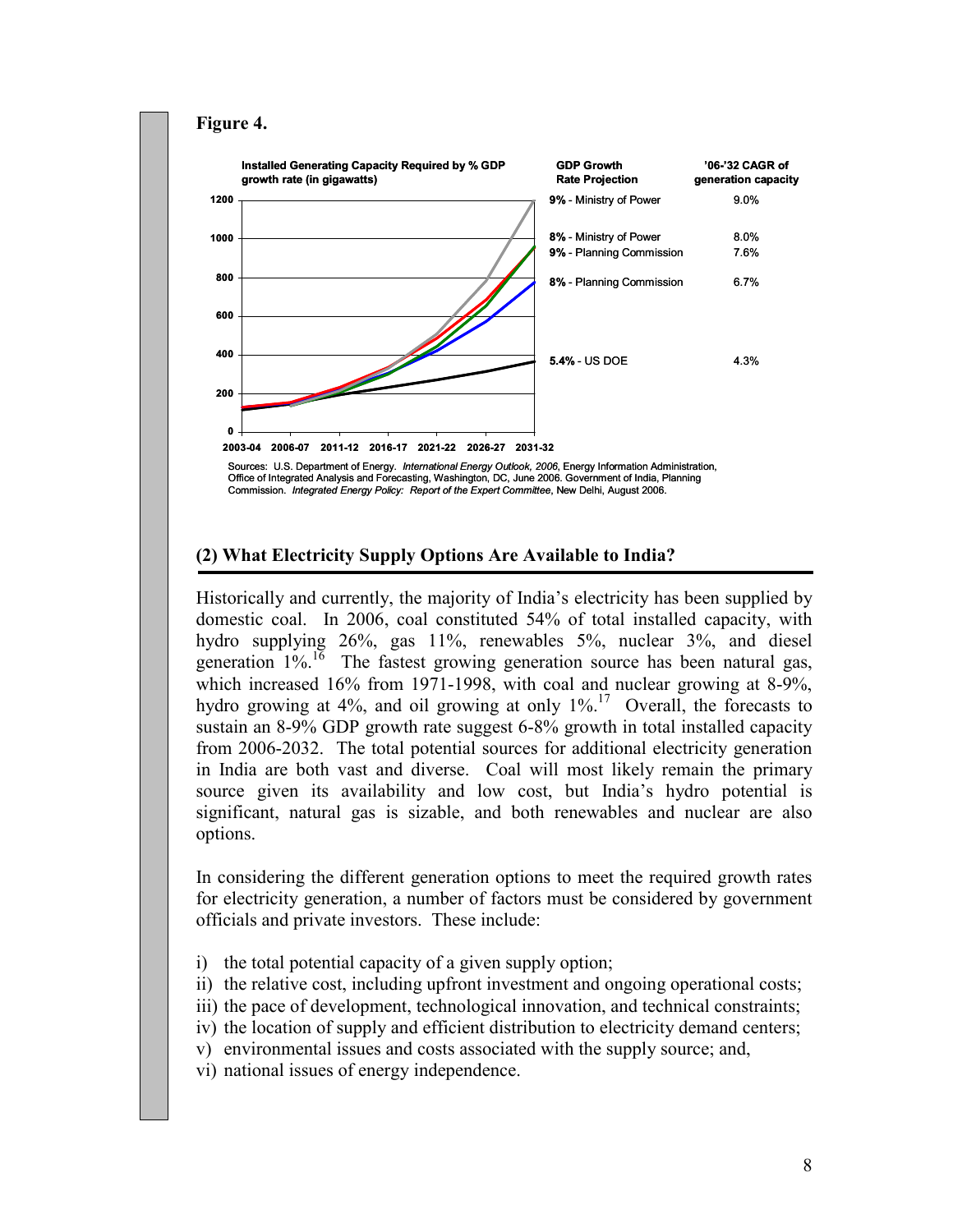Each of these factors is prioritized by different stakeholder groups. Investors interested in deciding between particular projects focus on the relative costs to find the highest net present value (NPV) projects for providing electric power to the most stable demand centers. The pace of development, technological innovations required for exploitation, linkages of supply to electricity demand centers, and energy independence are typically focused on by policymakers who have the national interest to consider and must make political and economic tradeoffs. Environmental issues tend to be emphasized by those populations disrupted by, or within proximity to, supply sources such as hydro dams, coal plants, or nuclear power plants, although climate change makes carbon emissions a global concern. Proponents of specific supply options often focus on a single criterion to justify support for their preferred generation supply. By looking at these multiple criteria across the range of supply options, this chapter seeks to highlight the relative benefits and the feasibility of developing these generation sources.

In choosing an optimal mix of electricity generation to meet forecasted demand, it is also important to keep in mind the differences between peak and base load capacity as well as centralized and decentralized generation. Base-load generating capacity is operated throughout a twenty-four hour period to meet minimum loads using mechanically and thermally efficient equipment to reduce operating costs and provide consistent, low cost electricity. Other resources, like natural gas, are reserved primarily for meeting peak loads. Peak and base loads vary throughout a twenty-four hour period and can fluctuate seasonally based on increases or decreases in end user demand.<sup>18</sup>

Centralized versus decentralized generation is also dependent on the characteristics of end user demand. Centralized generation leverages large plants to serve sizable and consistent demand centers, such as cities. Electricity is delivered over transmission lines and distributed to end users, whether industrial, commercial, or domestic. Decentralized generation links smaller demand centers with discrete generating capacity that does not link up to a state, regional, or national grid. Renewables such as mini-hydros are a good example of decentralized generation with the ability to satisfy a cluster of villages' electricity demands or local commercial centers. With current constraints to effective transmission and distribution in India, decentralized generation often offers the only option for certain populations.

With these issues in mind, we now examine the supply options along the six criteria detailed above to develop an understanding of the likely contribution of each option towards meeting the electricity demand in 2016 and 2032.

### i) TOTAL POTENTIAL CAPACITY

Given the forecasted requirements to meet electricity demand in 2016 and 2032, India must build out installed capacity using a range of supply options. The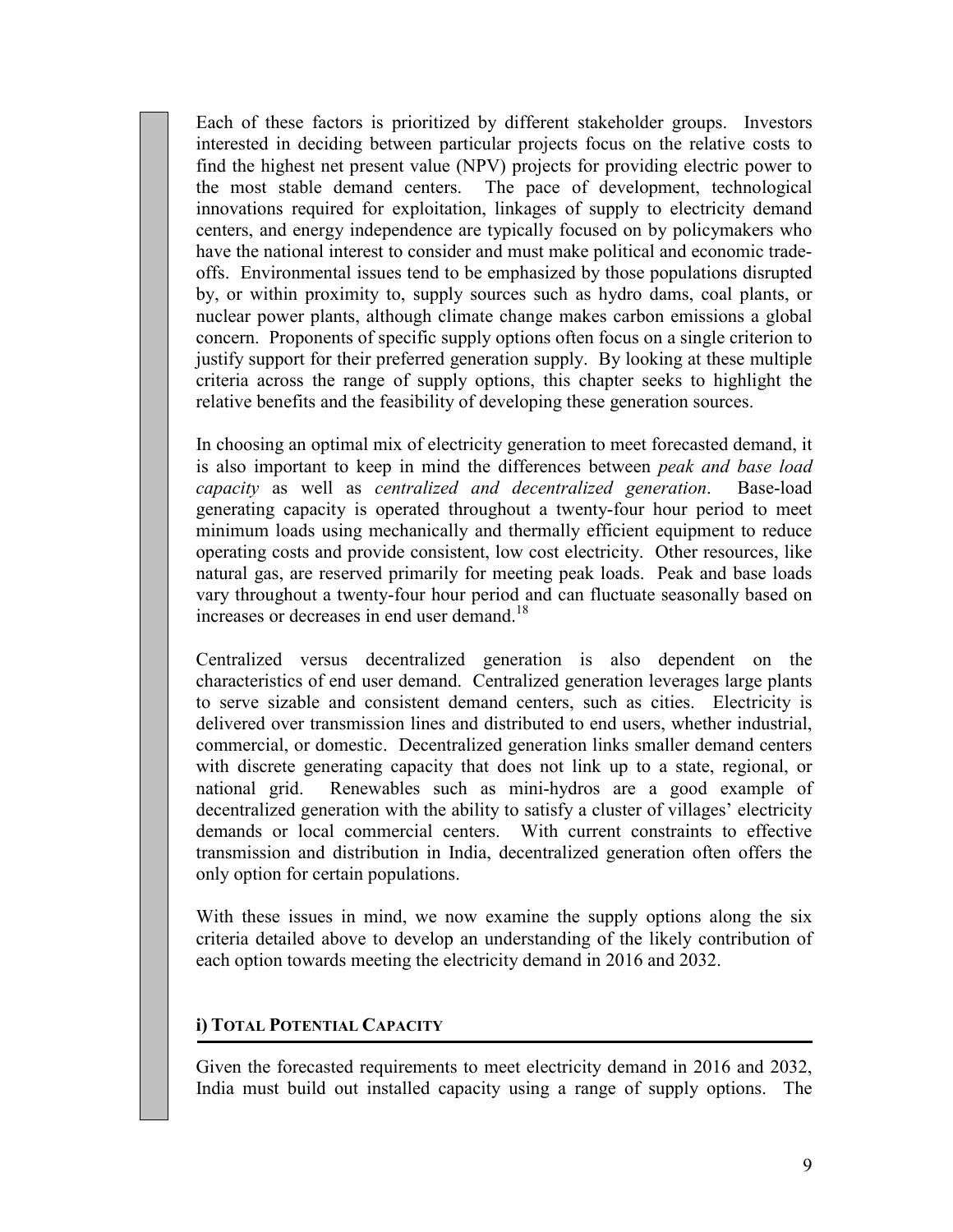required total installed capacity by 2016 is 306-337 GW (see Figure 5) and the range for 2032 is 778-960 GW (see Figure 6). Various scenarios from the Government of India's Planning Commission and the United States Department of Energy employ ambitious and conservative growth rate estimates for the supply options, both of which are captured in Figures 5 and 6. To meet the targets for 2016 and 2032, at least a few of the options will likely have to meet their maximum potential.

Most likely, it is through a mix of coal, hydro, natural gas, nuclear, renewables, diesel, and energy efficiency improvements that sufficient generation capacity can be developed to meet demand in both 2016 and 2032. While there are trade-offs in the sequence of developing energy resources, nearly all options need further development to meet demand and GDP growth targets and "no single energy resource or technology constitutes a panacea."<sup>19</sup> To extend coal resources past 45 years, and to offset carbon emissions, all other energy sources like hydro, natural gas, nuclear, and renewables need development.<sup>20</sup> However, if exploitation and development of any of these supply sources lags, coal-based generation will likely be the backstop. Significantly, energy efficiency efforts offer an opportunity to 'virtually generate' gigawatts in excess of what nuclear could provide in the same timeframe.

#### Figure 5.



#### 2006 to 2016: potential supply options (in gigawatts)

Sources: U.S. Department of Energy. *International Energy Outlook, 2006*, Energy Information Administration, Office of Integrated<br>Analysis and Forecasting, Washington, DC, June 2006. Government of India, Planning Commiss Report of the Expert Committee, New Delhi, August 2006.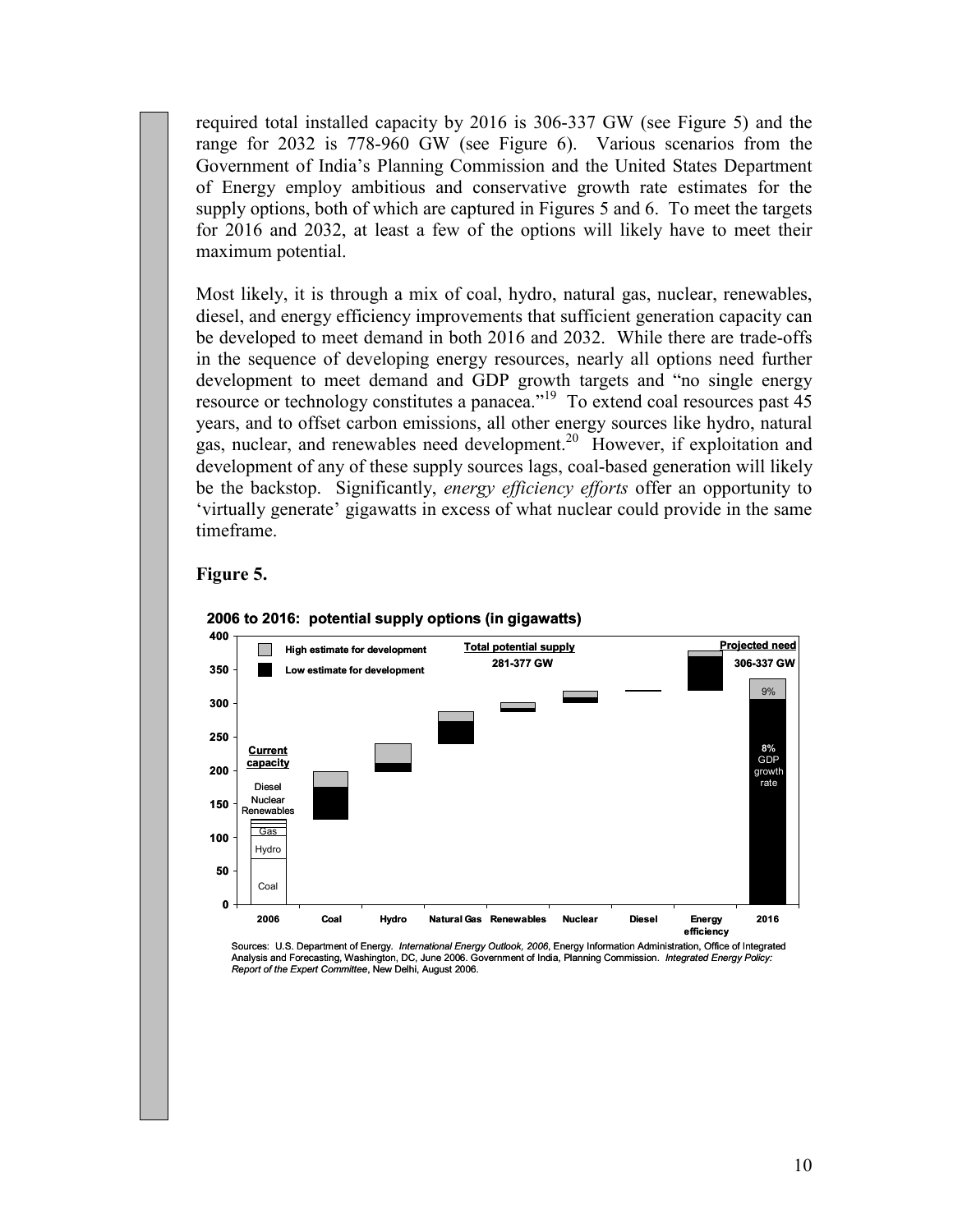

Analysis and Forecasting, Washington, DC, June 2006. Government of India, Planning Commission. Integrated Energy Policy: Report of the Expert Committee, New Delhi, August 2006.

It is notable that nuclear will constitute a marginal contribution through 2032 and is not critical to meeting the GDP growth targets. If the development of all other options were maximized, it could be possible to meet the generation capacity required for 9% GDP growth with only minimal development of nuclear power. Nuclear's contribution will only become sizable in 2050 and then only if significant technological obstacles are overcome. Even though nuclear is not itself critical to meet the electricity demand projections for 8-9% GDP growth, full development at a later stage would probably warrant some level of development as would a prudent energy supply strategy based on diversification to mitigate risk.

The total potential capacity of each supply option is discussed in detail.

### Coal

No matter what other energy sources are available, coal will continue to dominate electricity generation due to its abundance, suitability for base load needs, and relatively low cost. Coal has a variety of energy uses, but in 2006 approximately 78% of coal was used for power generation.<sup>21</sup> The total extractable coal reserves are roughly 22,540 million tons of oil equivalent (Mtoe). The current utilization of coal supply sources is approximately 184 Mtoe, and the range of utilization of coal in  $2032$  is expected to between 573 and 1,082 Mtoe.<sup>22</sup> Given current production rates and barring technological advancements, the extractable reserves could last 80 years and if "all inferred reserves also materialize then coal and lignite can last for over 140 years at the current rate of extraction.<sup> $23$ </sup> Other estimates suggest that at current consumption and production rates India's coal could last as many as 200 years.<sup>24</sup> But with a moderate projected growth rate of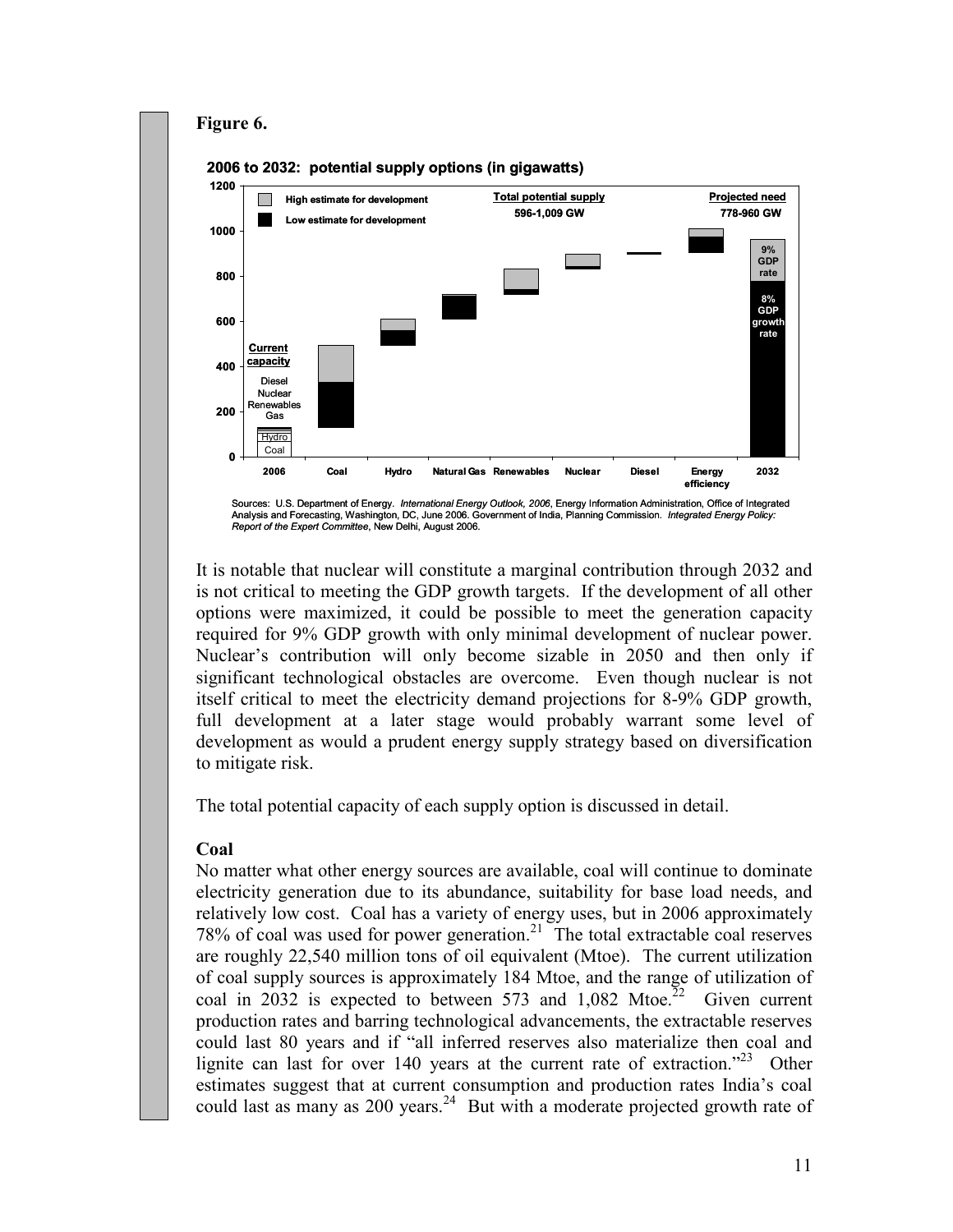5% in domestic production, currently extractable coal resources may be exhausted in approximately 45 years. The extent of extractable coal reserves may rise in the future, however, since only about 45% of the potential coal bearing area has been covered by regional surveys."<sup>25</sup> Given the abundance of Indian coal, all estimates and projections for future installed generation capacity suggest coal will remain the major supply for electricity generation until 2032 and possibly beyond.<sup>26</sup>

### Hydro

India has a significant large-scale hydro power potential of roughly 150 gigawatts.<sup>27</sup> Only about 33 gigawatts have been installed as of 2006,<sup>28</sup> leaving 117 gigawatts available, of which roughly 5-8% is currently being developed.<sup>29</sup> While hydro comprises a significant percentage of current generation capacity, approximately 26% of 127 total gigawatts generated, full exploitation of the resource by 2032 would reduce the contribution of hydro to the total installed capacity to 16-19% of 776-960 total gigawatts. India could further expand its hydropower generated electricity by importing from neighboring Nepal or Bhutan, "whose combined economically feasible potentials is estimated to be in excess of 55,000 MW."<sup>30</sup> Given the absolute size of the hydropower potential, and its benefits, it will remain a significant contributor to India's electricity generation and seen as particularly useful given its flexibility and suitability to meet peak demand. $31$ 

#### Natural gas

India has limited, but considerable, natural gas reserves and currently generates 11% of total current electricity from gas. To date, 90% of natural gas demand has been met by domestic sources<sup>32</sup> and discoveries of 700 bcm over the last decade "hold promise for gas reserves in India,"<sup>33</sup> such as the discoveries in the Krishna-Godavari basin which "have added to the gas reserves substantially."<sup>34</sup> Gas reserves have grown from 62 bcm to 1100 bcm from 1970 to 2006 and production has risen from 1.4 bcm to 32.2 bcm in the same period. With a total need of 100-197 Mtoe of natural gas for the various scenarios laid out by the Planning Commission, India could require imports ranging from 0-49% of its total natural gas demand by 2032.<sup>35</sup> But in all the scenarios developed out by the Planning Commission, even when "pushed for power generation, only 16% of the power generated comes from gas."<sup>36</sup> This is true even when the scenario supplements natural gas with coal-bed methane, in-situ gasification of coal, and natural gas imports.

The potential natural gas resource available for power generation is constrained by strong demand from other sectors. Natural gas is used to produce fertilizers and chemicals and cannot be economically substituted for those uses. $37$  The Planning Commission has emphasized that "gas should be used for power generation only after it meets the above demand<sup>338</sup> and suggests that gas be made available "to those end-uses that best extract its economic value… such as fertilizer, petrochemicals, CNG vehicles, and power in that order."<sup>39</sup> With such competition for end-uses, natural gas power generation may be constrained during the time period that coal is readily available, at least through 2032.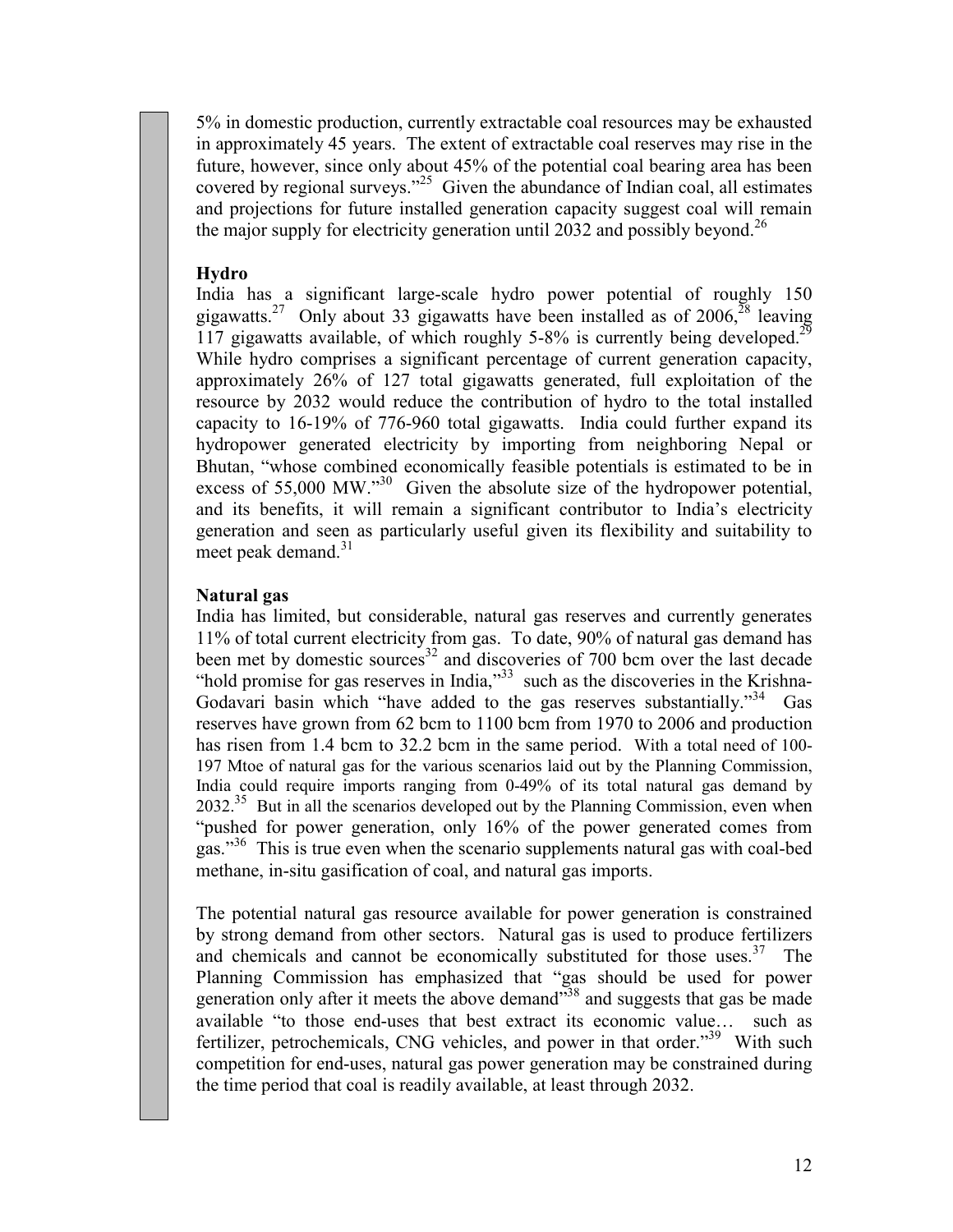### **Nuclear**

India has quite limited domestic uranium resources but vast thorium resources for potential nuclear power generation. The available uranium resources of 61,000 tons can fuel only about 10 gigawatts using Pressurized Heavy Water Reactors.<sup>40</sup> The current estimate of yearly demand for uranium is roughly 475 tons, while production has only reached 300 tons per year.<sup>41</sup> Imports of uranium could potentially come from "stable countries such as Canada and Australia, so  $\frac{1}{1}$  interruptions to supplies are unlikely<sup>-42</sup> but with the three stage process of nuclear development planned by the Department of Atomic Energy in India, the hope is to generate 500 GW capacity "based on plutonium bred from indigenously available  $uranium$ <sup> $,43$ </sup>

A much greater potential exists if the domestic thorium reserves of 225,000 tons can be used commercially to generate extremely large amounts of electricity.<sup>44</sup> This could constitute a vast source for electricity generation but the technological advancements needed for this to take place prevent nuclear generation from dominating the electricity supply in the 2016 or 2032 timeframes. Full exploitation of India's domestic thorium resources will likely not occur until after 2050. With only 3.9 gigawatts generated by nuclear power in 2006, or approximately  $3\%$  of total generating capacity,<sup>45</sup> the most optimistic scenarios for nuclear power generation put its contribution at 20 gigawatts by 2016 and 68 gigawatts by 2032. As such, nuclear generation will likely not exceed 9% of the total generation in 2032. While the potential for nuclear generation is large, tapping this potential is not likely for some time.

### Renewables

The potential for renewable energy resources to generate electricity is not insignificant in India, which has already proven itself committed to exploiting these resources. Currently, renewables provide more electricity than nuclear, with 6.2 gigawatts and 5% of the total.<sup>46</sup> While estimates vary, it is generally believed that the total potential includes 45 gigawatts of wind power, 15 gigawatts from small hydro, 19.5-85 gigawatts from biomass power/ cogeneration, and 10 gigawatts from solar.<sup>47</sup> As such, over 90% of the potential has yet to be harnessed. The Planning Commission has recognized the importance of renewable energy resources and has emphasized the importance of building out capacity. However, even achieving ambitious targets for renewables' contribution to the electricity supply, they will only account for only about 5-6% by  $2032.^{48}$ 

### Energy efficiency: virtual resources of "Negawatts"

In addition to the potential of new installed capacity, as discussed above, significant 'virtual resources' also exist to enhance the likelihood that India will meet its ambitious targets for generation capacity to sustain 8-9% GDP growth. These include efforts to improve industrial, end-user, and generation efficiencies as well as reducing system losses. Currently India's Bureau of Energy Efficiency reports that potential efficiency savings in the industrial sector alone amount to 15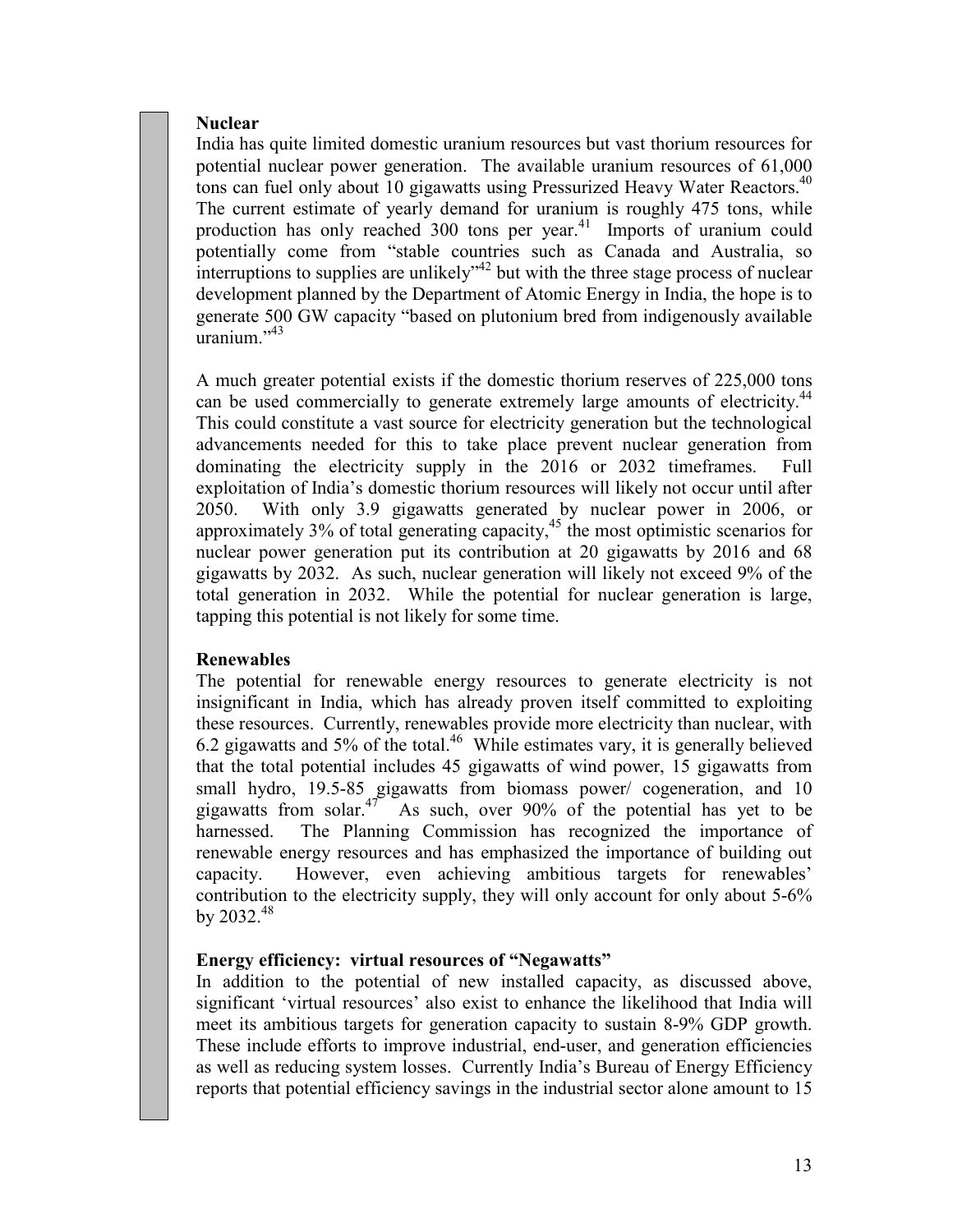gigawatts and another 3-5 gigawatts are possible by making households more efficient.<sup>49</sup> Thermal generation of electricity is also not as efficient as it could be. With current generation efficiencies in India of about 30.5%, experts believe that an increase to 42% could produce significant savings.<sup>50</sup> By moving to 36.5% by 2016, 20-25 gigawatts may be virtually generated and by moving to 42% by 2032,  $40-65$  gigawatts may be virtually generated.<sup>51</sup> The Indian government understands the need to lower the energy intensity of GDP growth and argues that:

Lowering energy intensity through higher efficiency is equivalent to creating a virtual source of untapped domestic energy. It may be noted that a unit of energy saved by a user is greater than a unit produced, as it saves on production losses as well as transport, transmission and distribution losses. Thus a 'Negawatt,' produced by a reduction of energy need has more value than a Megawatt generated…. It is possible to reduce India's energy intensity by up to  $25\%$  from current levels.<sup>52</sup>

Similarly, India's transmission and distribution system losses are quite high and could be improved. Some experts put current system losses at  $20-30\%^{53}$  while others, including the Planning Commission highlight that "losses which include theft, non-billing, incorrect billing, inefficiency in collection, and transmission and distribution losses, exceed  $40\%$  for the country as a whole.<sup> $354$ </sup> A five percent reduction in such losses could offer 11-15 gigawatt savings by 2016, with an additional five percent between 2016-2032 offering 25-39 gigawatts. A ten percent reduction in each time period could yield 22-30 gigawatts in 2016 and an additional 50-78 gigawatts by 2032. In total, combining energy efficiency efforts and reducing system losses, 49-58 gigawatts could be virtually generated by 2016 and an additional 67-106 gigawatts could be virtually generated by 2032.

### ii) RELATIVE COSTS

The decision to develop certain energy supplies will most often center on the issue of relative costs. Cost estimates range widely but suggest that coal, nuclear, hydro, and natural gas generated electricity can possibly be produced for roughly the same amount on a per kWh basis, depending on discount rates and the cost of fuel (see Figure 7, which includes both India and U.S. cost benchmarks to show relative costs). Nuclear and hydro options require large upfront investments and so their relative cost depends greatly on the financing available. The International Energy Agency recently calculated that "at current levels,… nuclear power is cheaper than gas and almost as cheap as coal" but one concern is that "new reactors, based on unproven technology, will cost more than expected to build and run."<sup>55</sup> Coal and nuclear also need to take into account environmental Coal and nuclear also need to take into account environmental externalities, which do not often factor into project cost estimates. For renewables, there are no fuel costs and upfront costs are low in absolute terms. High per kWh costs of renewable sources should not preclude development, as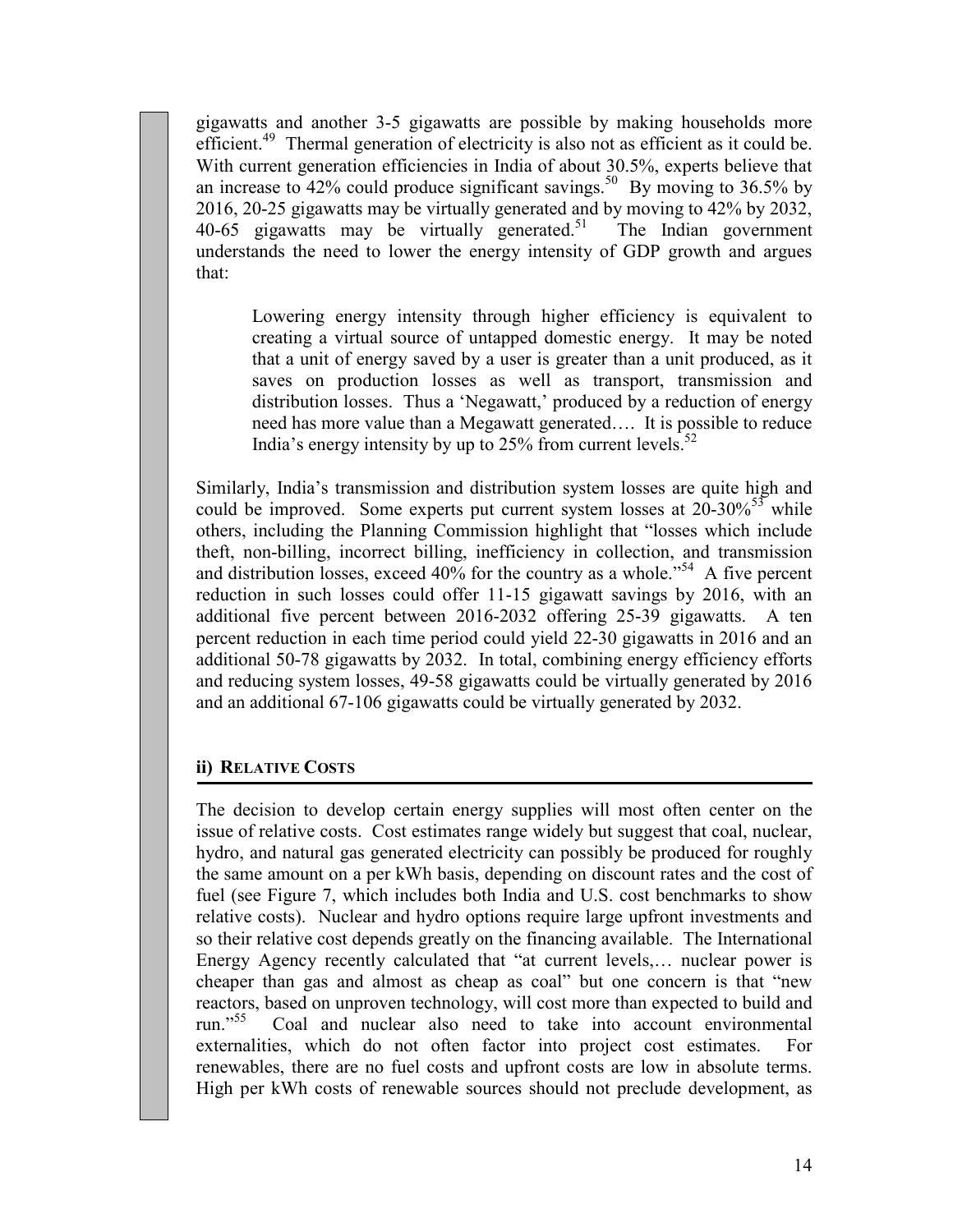demonstrated by successful business models around the world that pair microfinance and renewable technologies to provide self-financed, decentralized electricity generation for remote populations. Ultimately, meeting India's sizable demand in 2016 and 2032 will require development of almost all supply options, with very little room for trading one supply alternative completely for another. Even if one option were significantly and continuously cheaper than all others, a risk mitigation strategy would preclude over-reliance on one resource.

#### Figure 7.



Cost comparisons per kWh (US\$)

### **Coal**

The primary use of coal for generation can partly be attributed to the fact that it is one of the cheapest forms of generation. The estimates for the cost per kWh range from 3.9 US cents to 5.3 US cents (see Figure 7). India's abundance of coal makes it particularly inexpensive to exploit, even though the calorific content is only about two-thirds that of imported coal.<sup>56</sup> Coal plant capital costs are typically more expensive than natural gas, but are significantly less expensive than nuclear.<sup>57</sup> Comparative fuel costs are just the opposite, with coal being less expensive than natural gas and more expensive than nuclear.<sup>58</sup> Adding in environmental externalities, or including research and development costs for clean coal technologies, would increase per kWh costs but would unlikely make coal uncompetitive.

Sources: Energy Information Administration. Annual Energy Outlook, 2006. DOE/EIA-0383(2006), Washington, DC, February 2006. Government of India, Planning Commission. *Integrated Energy Policy: Report of the Expert Committee*, New Delhi, August 2006. Victor, David G. "The India Nuclear Deal:<br>Implications for Global Climate Change," Testimony before the U.S. Senate the low estimate for wind, and nuclear, the cost comparison is for U.S. plants that would come online in 2015. The high end nuclear estimate includes the<br>fact that "India is extracting Uranium from extremely low grade ores Planning Commission, Integrated Energy Policy, page 35. For the nuclear generation estimates by David Victor, for Light Water Reactors: the lowest at 3.8 US cents comes from Bharadwaj, Anshu; Rahul Tongia, and V.S. Arunachalam (2006). "Whither Nuclear Power?" Economic and Political Weekly 41(12): 1203-1212. The medium cost of 4.2 cents per kWh and 6.7 cents per kWh come from Massachusetts Institute of Technology (2003). *The Future of*<br>*Nuclear Power: an Interdisciplinary Study*. Using the US DOE's levelized costs cents per kWh is estimated.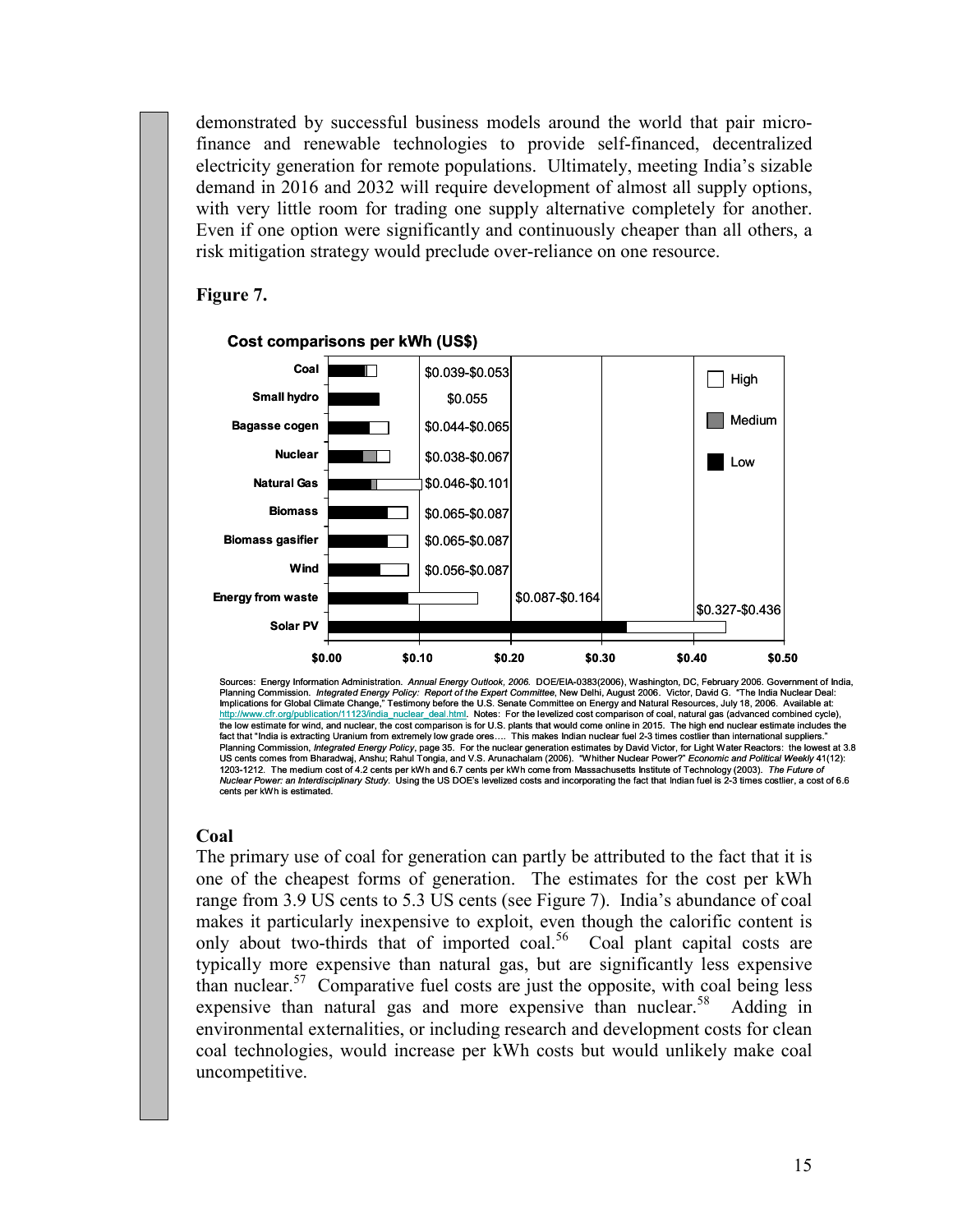#### Hydro

Despite high upfront investment costs, hydropower offers one of the least expensive sources of power generation. The cost estimates for small hydropower are roughly \$0.055 per kWh and large hydro is considerably less. Estimates for the costs of large hydro in the U.S. range from 0.55-0.85 U.S. cents per kWh.<sup>59</sup> Additionally, hydropower has one of the best energy conversion efficiency rates, turning nearly  $90\%$  of the available energy into electricity.<sup>60</sup> The large scale upfront investment needed for developing hydro resources often require associated costs of relocating populations and mitigating environmental damage. Additionally, adequate planning to ensure access to demand centers is needed to ensure cost recovery, which often requires significant additional infrastructure investments in transmission and distribution lines.

#### Natural gas

Natural gas plants have low upfront investment costs, but large fluctuations in fuel prices can make them uncompetitive. Natural gas plants are generally used for peak load generation rather than base load generation "in which case [they] will have to compete against alternative sources of peaking power,... the cheapest alternative which would most likely be a coal-based plant."<sup>61</sup> For the Government of India's Planning Commission scenarios, natural gas was found to not be economically viable when prices were US\$4.5 per MMBtu or higher for peaking power when coal remained at or below US\$2.27 per MMBtu, or \$45 per tonne of imported coal at  $6,000$  kcal/kg.<sup>62</sup> Energy analysts expect that delivered prices will remain high, probably in the range of \$7-\$8 per  $MMBtu$ <sup>63</sup> Rising prices of natural gas would only make it increasingly unattractive for use in the power sector.<sup>64</sup> As India's Ministry of Finance commented, "it has not been possible to harness the advantages of gas/LNG as a fuel for power generation effectively, primarily because of its limited availability and lack of price competitiveness vis-à-vis coal. Fuel price, constituting about 60 per cent of the total cost of thermal power generation, is a critical determinant of long-term sustainability of a thermal plant."<sup>65</sup> With natural gas prices likely to remain high, natural gas generation could remain uncompetitive for large scale development.

#### **Nuclear**

Nuclear has the potential to be relatively low cost. The cost estimates for nuclear range from 3.8 to 6.7 U.S. cents per kWh. However, India's limited uranium resources come from particularly low grade ore (as low as 0.1% compared to 12-  $14\%$ <sup>66</sup> thereby making the cost of fuel for nuclear generation 2-3 times that of international nuclear fuel. Also, due to its capital intensiveness, the cost of nuclear power varies considerably with financing options. Analysis of the levelized cost of electricity from different power plants in India found that nuclear power was cheaper than coal power at a 2% discount rate, roughly equivalent at a 3-4% discount rate, and more expensive at a 5-6% discount rate. At the lower discount rates, nuclear power was no more than 18% less expensive while at the higher discount rates it was more than 30% more expensive than coal. Analysts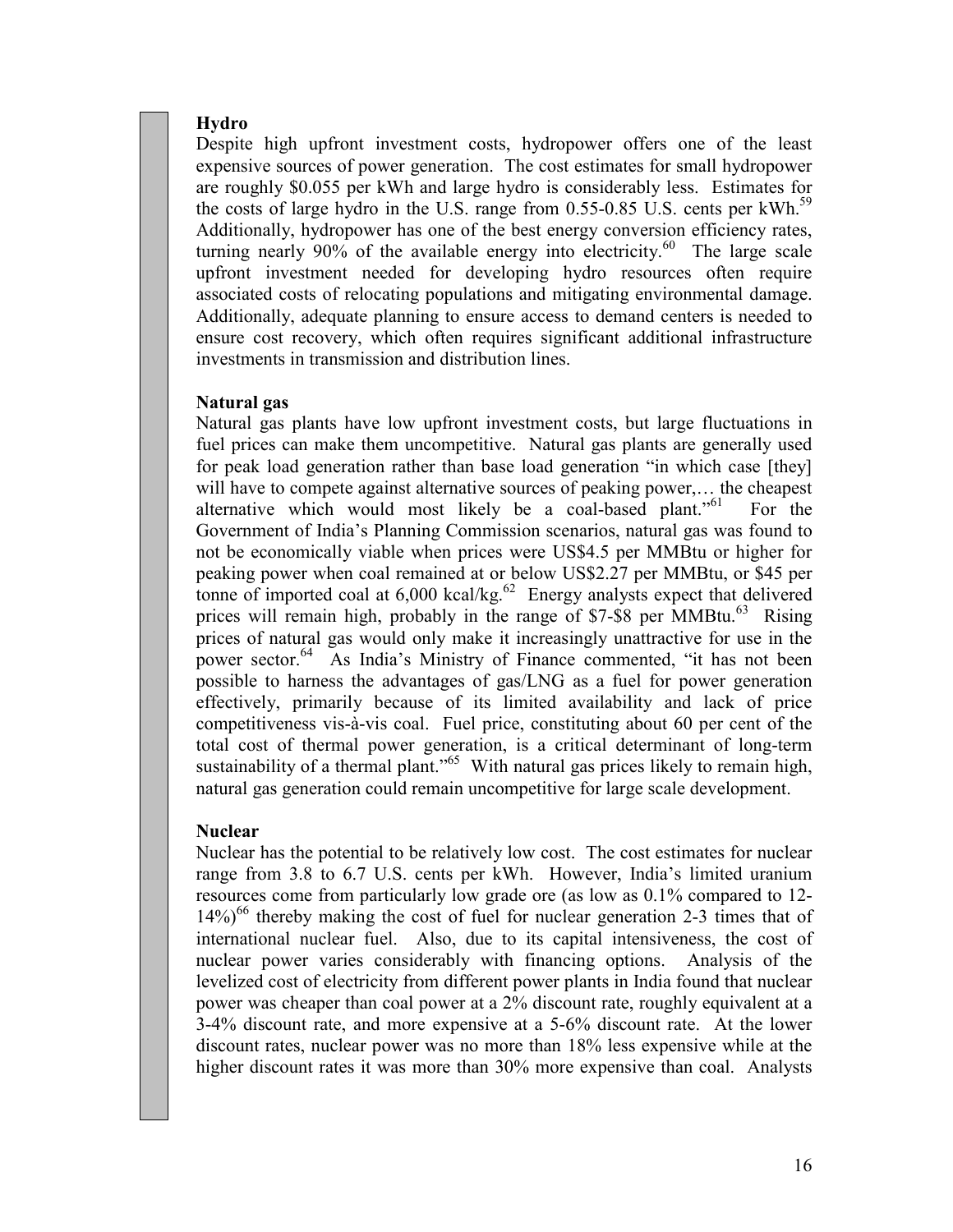have noted that with "multiple demands on capital for infrastructural projects, including for electricity generation, such low discount rates are not realistic." $67$ 

Nuclear power is even less competitive if externalities and additional costs are taken into account. The methodology used did not include the costs of managing radioactive waste<sup>68</sup> or the cost of reprocessing in India which "would increase the unit cost by roughly one cent."<sup>69</sup> India also lacks "insurance liability against accidents,"<sup> $70$ </sup> the provision of which would increase the per kWh costs, and the high costs of eventual decommissioning of nuclear reactors is often ignored. Finally, India is pursuing unproven nuclear technologies which could increase the cost to both build and run nuclear power plants. $<sup>71</sup>$ </sup>

### Renewables

On a per kWh basis, renewable energy remains an expensive source for electricity. Solar power can cost more than \$0.30 per kWh and wind power typically starts at the high end of the price range for coal, gas, and nuclear. Some analysts argue and have demonstrated, however, that "new nuclear plants and central coal- or gas-fired power plants are all uncompetitive with various decentralized renewables, combined heat and power installations, and efficient end use of electricity."<sup>72</sup> Whether renewables are cheaper on a per kWh basis or not, the low upfront investment costs make renewables an attractive option for non-grid connected rural populations. Numerous sustainable business models have been demonstrated throughout the world that combine micro-finance and renewable energy technologies, such as Grameen Shakti in Bangladesh. Systems can begin meeting local demand for electricity in a few months for a few thousand dollars, as opposed to the years and millions (or billions) of dollars it requires for traditional plants.

# iii) PACE OF DEVELOPMENT AND TECHNOLOGICAL INNOVATION

Nearly all of the electricity supply options face challenges in the pace of development to 2016 and 2032 and require technological innovation for full exploitation. Coal resources must be made cleaner and more fully exploitable economically; hydropower must avoid environmental and social disruptions; full exploitation of nuclear must overcome significant technological challenges; and renewable energy technologies need improvement to increase adoption rates. Historically, India's generation capacity has historically grown by 5.87% each year over the last  $25$  years.<sup>73</sup> During the same period, improvements in efficiencies have enabled the total supply of electricity to grow at 7.2%.<sup>74</sup> As detailed above for the given scenarios of 8-9% GDP growth, total generation capacity will need to increase 6-7% per annum from 2006-2032 which means the pace of development for most supply options will have to be hastened through technological innovations.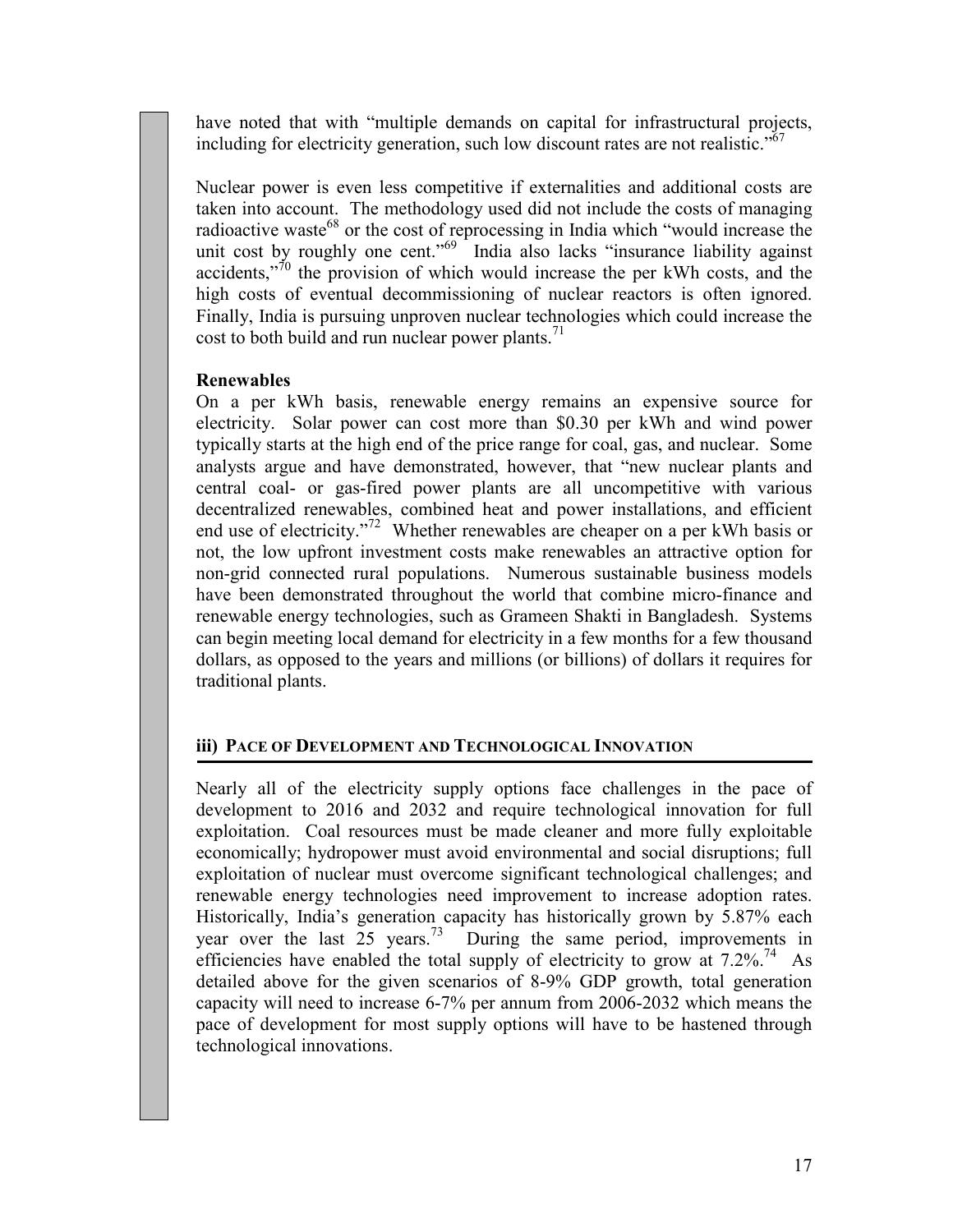Thermal generation has grown the fastest historically at 10% CAGR (see Figure 8) while nuclear generation has grown the slowest at 6%. One determinant of the pace of development is the extent to which the private sector is involved. The private sector has been a major factor in the development of natural gas capacity, which has increased its contribution to electricity at a 16% growth rate from 1971-1998.<sup>75</sup> In those areas where the private sector participates more, the pace of development can be faster. Where the public sector retains a monopoly, the pace of development will not likely be as fast.





Privatization offers considerable advantages over public sector development of generation capacity. Recognizing this, reform in the Indian energy sector has been emphasized, including a need to bring prices closer to global market levels; ensuring the sector operates on a fiscally sound basis; and increasing private sector participation.<sup>76</sup> Privatization can not only help unlock development but also enable India to maximize its potential gains from efficiency and system loss reduction. For example, the power sector of Delhi was privatized and distribution companies were expected to reduce Aggregate Technical and Commercial (AT&C) losses by 17% over five years. With a sound financial incentive to do so, the companies have exceeded their targets over a three year period with some having reduced losses to 33.79%.<sup>77</sup> Additional improvements include higher quality power with significant reductions in load shedding and full payment being made to central power sector utilities for the electricity purchased and distributed. Of course other factors influence the pace of development for different resource options and the technological innovations needed for full exploitation,

and these will be examined in greater detail for coal, hydro, and nuclear.

# Coal

Given India's abundance of coal, the pace of development and contribution of coal to the electricity supply has been strong, at approximately  $9\%$ <sup>79</sup> Relatively fewer constraints hinder the development of coal generation and it is acknowledged by the government that to the extent other alternatives do not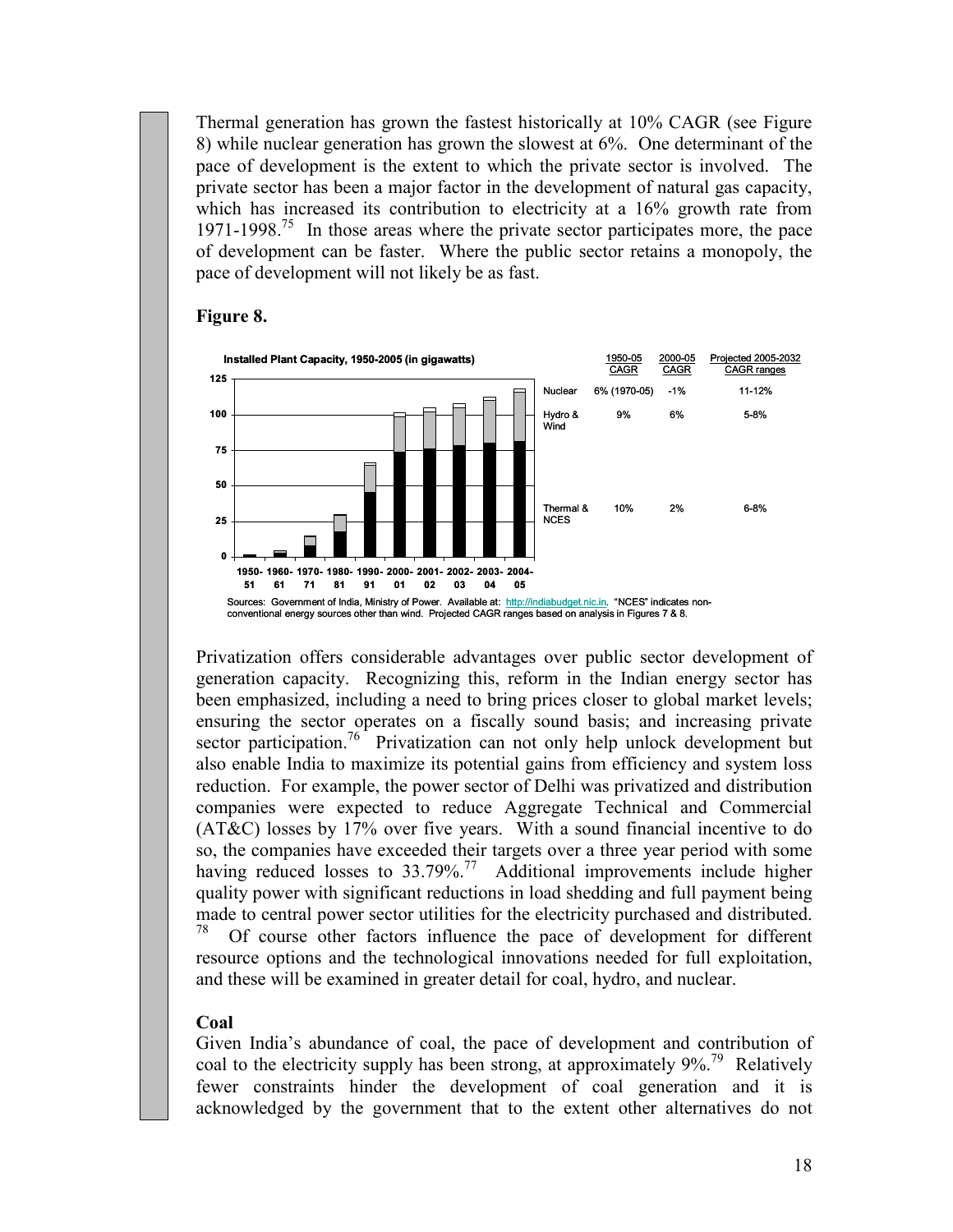develop "as projected... coal-based generation will need to fill the gap."<sup>80</sup> In recent years there has been some concern about the production of domestic coal "not keeping pace with the growing demand for coal in the power sector."<sup>81</sup> These production concerns need to be addressed to ensure that domestic coalbased generation can fill the gap if the development of other resources falters in order to meet future demand <sup>82</sup>

Technological innovation could significantly enhance and extend the timeframe for India's coal resources as well as make it cleaner. In-situ coal gasification "can tap energy from coal reserves that cannot be extracted economically based on available open cast/ underground extraction technologies."<sup>83</sup> While commercial development has not yet occurred, $84$  the technology has garnered greater attention worldwide largely due to significant increases in natural gas prices. $85$  Such technologies would considerably increase India's extractable coal reserves.

### Hydro

Hydro power generation has grown at a rate of 4.2% per annum. Projections suggest that an estimated 45 gigawatts will be added within the next ten years<sup>86</sup> while more conservative estimates suggest 50 gigawatts will be added in the next 20 years. $87$  This pace is significantly below the historical growth rate. To maximize the exploitation of the full 150 gigawatts by 2032, hydro power will have to grow at approximately 6% per year. The pace of developing hydropower can often slow due to social and environmental considerations. As highlighted by the Planning Commission, "the need to mitigate environmental and social impact of storage schemes often delays hydro development thereby causing huge cost overruns."<sup>88</sup>

The technologies involved in hydropower generation are generally well developed and new technologies are not required for the full exploitation of the 150 gigawatt potential. However, new 'run of the river' schemes are being developed to reduce the impact of hydropower generation on the environment and local populations. Of the 50 gigawatts planned for the medium term, nearly 62% are run of the river schemes to mitigate potential environmental and social risks.<sup>89</sup>

#### **Nuclear**

The historical pace of development of nuclear power in India has been marked by ambitious projections and slow actual development. Twenty-five to thirty year projections made in the 1960s suggested that India would have an installed nuclear capacity of 20-25 gigawatts by 1987 and 43.5 gigawatts by 2000.<sup>90</sup> Instead of meeting these projections, India had only 600 megawatts by 1980, 950 megawatts in 1987, and 2.7 gigawatts in 2000,<sup>91</sup> or roughly 5-8% of the projected capacity. While current projections are extremely ambitious, there is cause for concern that the actual technological development going forward may actually be more difficult than the development thus far, and therefore fall even shorter than expected.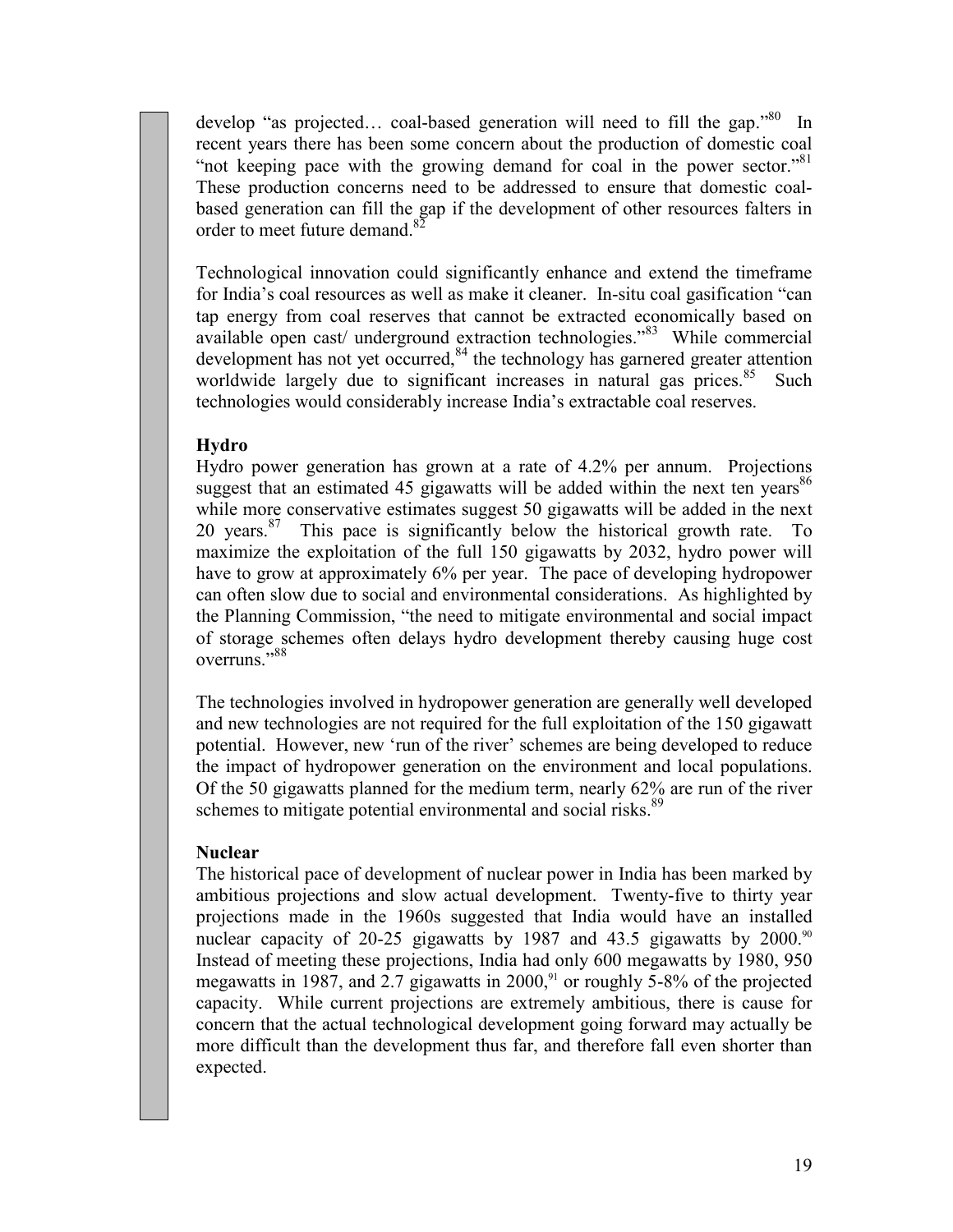The current Planning Commission projections for installed capacity of nuclear power, predicated on a number of crucial assumptions about technological innovation and development, are 15-20 gigawatts by 2016, 52-68 gigawatts by 2032, and 208-275 gigawatts by 2050 (see Figure 9). The assumptions are threefold. First, Fast Breeder Reactor technology must be successfully demonstrated by the 500 megawatt installation currently being constructed. Second, new uranium mines must be opened and provide fuel for additional Pressurized Heavy Water Reactors. And third, India must import and assimilate Light Water Reactor technology, including nearly 8 gigawatts over the next ten years (in the optimistic scenario), as well as develop Advanced Heavy Water Reactors to use thorium by  $2020^{92}$  The full development of nuclear power in India requires exploitation of its vast thorium resources and therefore requires significant technological advancement to commercialize thorium-based production. Nuclear power in India requires "robust technologies… for both the front end and back end of the fuel cycle" and until thorium-based generation becomes commercialized "the nuclear energy programme will be uranium based<sup>"93</sup> and significantly constrained.

#### Figure 9.



Sources: Energy Information Administration. Annual Energy Outlook, 2006. DOE/EIA-0383(2006), Washington, DC, February 2006. Government of India, Planning Commission. Integrated Energy Policy: Report of the Expert Committee, New Delhi, August 2006. Notes: Percentages of nuclear potential contribution to installed capacity needs based on Planning Commission 8% and 9% GDP growth rates. Both the optimistic and pessimistic scenarios are based on a number of important assumptions: "These estimates assume that the FBR technology is successfully demonstrated by the 500 MW PFBR currently under construction, new Uranium mines are opened for providing fuel for setting up additional PHWRs, India succeeds in assimilating the LWR technology through import and develops the Advanced Heavy Water Reactor for utilising Thorium by 2020." For the optimistic scenario, "it is assumed that India will be able to import 8,000 MW of Light Water Reactors with fuel over the next ten years."

This list of assumptions is considerable, and analysts argue that chances of achieving the targets are slim.<sup>94</sup> One major criticism is the focus on Fast Breeder technology which, some argue, has proven "unreliable in most countries that have experimented with it."<sup>95</sup> Given the technological hurdles, the growth rate may be slower, rather than faster, than historical trends. From 1950 to today, nuclear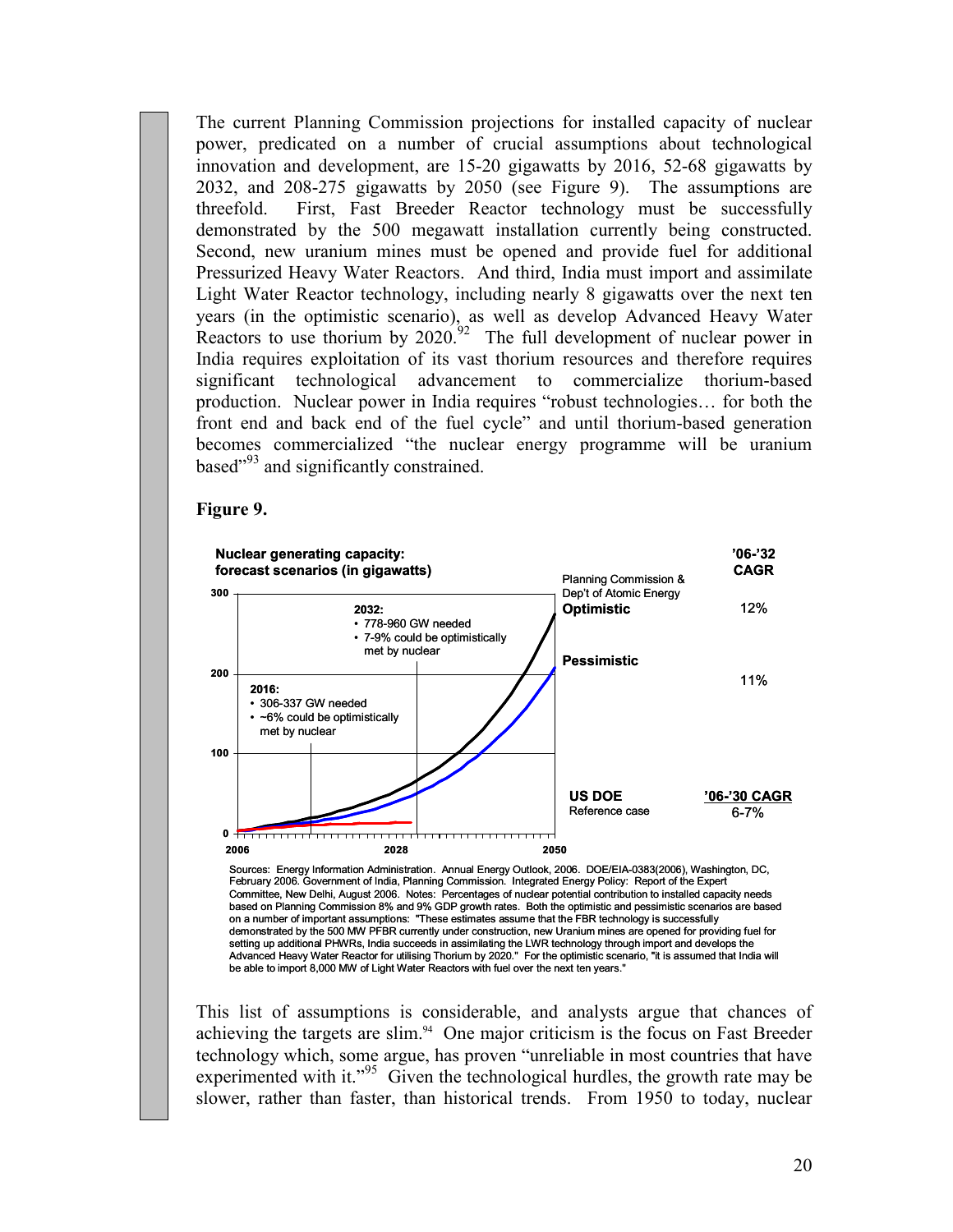power capacity increased at a rate of  $6\%^{96}$ , from 1980 to 2000 it increased at 8% per annum, $97$  and in recent years growth has slowed considerably. Despite this, current projections require a growth rate of 11-12% from 2006 to 2032. Although there have been some indications that nuclear development has improved recently, such as the 540 MW PHWR unit at Tarapur that went critical 8 months ahead of schedule, $98$  it remains unlikely that development will significantly outpace historical rates and achieve the targets. Furthermore, even if these ambitious targets are met, nuclear power will still provide only 6-7% of India's capacity in 2016 and 8-9% in 2032. Only by 2050 will nuclear represent a significant portion of India's total installed capacity, at potentially 20%.<sup>99</sup>

# iv) LOCATION OF SUPPLY AND DEMAND

In addition to the issues previously highlighted, a range of electricity supply options should be pursued due to the locations of supply and demand. The largest demand centers are in the North, South, and West (see Figure 3). The Northeast and East have the potential to be electricity exporters, if the Northeast fully exploits its considerable remaining hydropower potential and the East continues to supply coal throughout India (see Appendix C). The demand in the North can be increasingly supplied by its available hydropower and the South and West have the ability to economically import coal after domestic reserves decline. Renewables and nuclear can contribute throughout the country, with renewables focused on decentralized demand centers and rural areas.

Integral to matching supply with demand throughout the country is greater investment and attention to improving and extending the transmission grid. Five strong regional grids currently exist and an envisioned 'National Grid' seeks to increase inter-regional transmission capacity "from its present 9.450 MW to about 37.150 MW by 2012."<sup>100</sup> As in distribution and generation, private sector participation is increasingly being encouraged, with the Ministry of Power finalizing policy guidelines for private investment.<sup>101</sup> This will help enable the country to benefit uniformly from the electricity supply options available. In the case of coal, reserves are concentrated in certain areas of the country<sup>102</sup> and while there are thermal power plants throughout India (see Appendix B), the majority of the coal supply originates in the East. India recognizes the need to improve the inter-state and intra-state transmission system to ensure more equitable sharing of resources like domestic coal and prevent high transportation costs. Similarly, matching the supply of hydropower to demand centers will require better transmission to ensure economical development of the potential. As seen with the case of the Northeast region, significant remaining potential exists far in excess of that regions future peak demands (see Figure 10).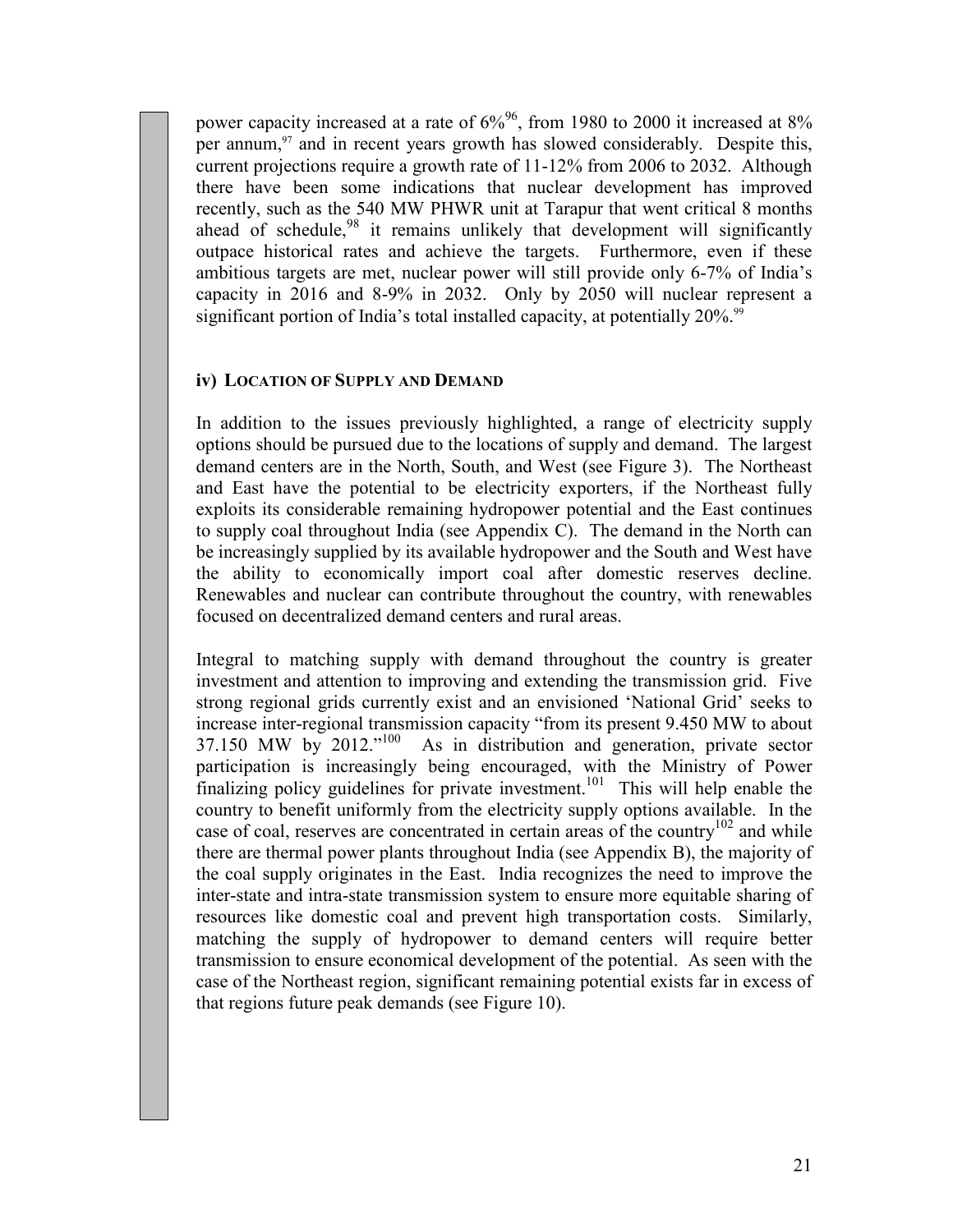

Improving distribution also presents a key challenge for meeting demand. Although 70% of India's population lives in rural areas, they use just 13% of power from the grid.<sup>103</sup> Nation-wide, only 55% of Indian households have grid connections. One solution to this issue is to approach the issue through decentralized generation, which highlights the importance of renewable energy resource generation. The distributed nature of renewable energy technologies enables widespread electrification of even remote and rural areas. While many of the technologies requires specific environmental and geographical conditions for optimal efficiency, renewables generally can provide supply closer to demand in areas far from the grid. By producing electricity "by distributed generation [it] flows shorter distances to consumers,… [and] is cheaper than relying on a vast transmission and distribution network."<sup>104</sup> Given the policy initiatives to provide electricity to rural populations, and the greater relative consumption of electricity by decentralized domestic and agricultural end-users (see Figure 2), decentralized generation options are increasingly important.

The supply of natural gas is of particular concern to both India and to the United States. Although most of India's current gas needs have been met from domestic sources, "India has... been energetic in seeking out long-term gas deals"<sup>105</sup> with countries including Iran, Qatar, Australia, Malaysia, Oman, and Turkmenistan. Cross-border gas pipelines originating from some of these countries, such as Iran, would introduce political obstacles and potential vulnerabilities as the pipe would transit through Pakistan.<sup>106</sup> Bangladesh has also been a focus of Indian efforts to obtain gas supplies but these efforts have not "materialized, partly because of political pressures in Bangladesh."<sup>107</sup> Some analysts argue that the potential solution is liquefied natural gas  $(LNG)$  in lieu of cross-border pipelines,  $108$  but it is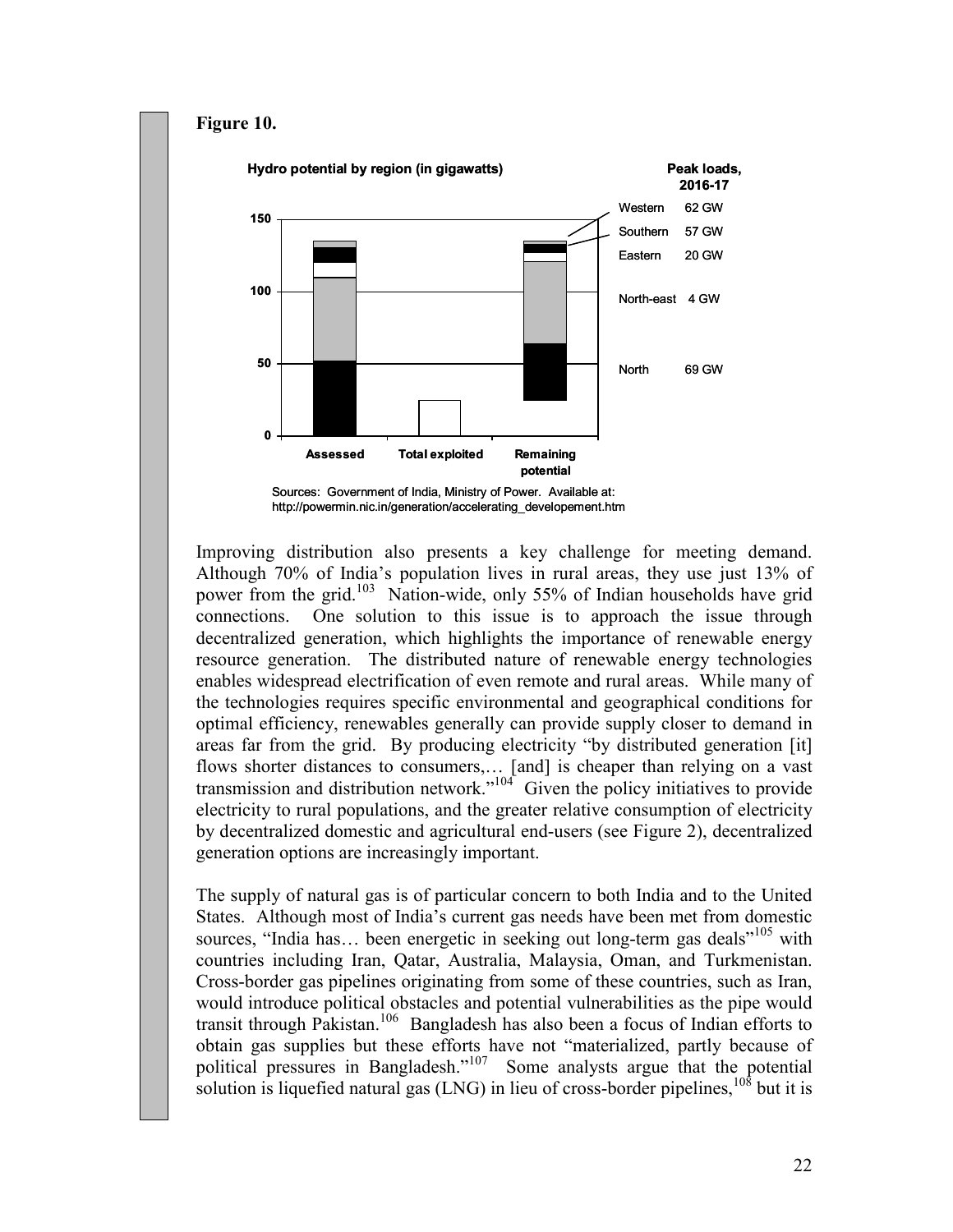acknowledged that "considerable technological progress… has to be made in terms of extraction, transportation, and delivery of LNG."<sup>109</sup> While vast gas reserves exist in Iran, the best technology for LNG remains in the United States and Great Britain.

In terms of nuclear, power plants are technically not constrained by the location of any fuel resource. Nuclear power plants "can be built close to populations they serve, without risk of interrupted supply of fuel.<sup>"110</sup> However, they are generally better positioned to serve higher population densities rather than decentralized communities. As some experts argue, "installing a centralized nuclear reactor or thermal plant and extending the grid to cover distant villages is an inefficient way of providing lighting to the primarily rural societies that characterizes India…. Such communities are better served by distributed renewable energy systems based on a number of different technologies and sources – micro hydel plants, windmills, photovoltaics, and biomass based power."<sup>111</sup> As such, efficient development of nuclear power generating capacity may require alignment with concentrated demand centers rather than rural electrification and distributed demand like agriculture.

### v) ENVIRONMENTAL CONSIDERATIONS

With increasing concern about climate change, environmental considerations have become integral to discussions of energy and electricity generation in India. As emphasized by William Rosenberg of Harvard University, "an energy policy is also an environmental policy is also an economic policy. They are not separate policies.<sup> $1/12$ </sup> As such, strategies to reduce carbon emissions from fossil fuel As such, strategies to reduce carbon emissions from fossil fuel generation, or replace fossil fuel generation with zero-emission generation, have been highlighted as desirable policy goals. To make prudent tradeoffs, the scope and potential impact of the alternatives needs to be examined. In light of the U.S.-India Civil Nuclear Cooperation Initiative, the focus of this analysis will be on coal and nuclear and the likelihood that nuclear would substitute for coal-based generation.

Coal produces the majority of carbon dioxide emissions in India, comprising 68% of the total in 1990 and 65% in 2003. With electricity generation the major consumer of coal,<sup>113</sup> the environmental impact of coal-based electricity is a serious concern. The dominant role that coal plays in all projections of electricity generation at least until 2032 suggest a strong need to mitigate the risks to climate change by pursuing clean coal technologies. The Planning Commission acknowledges this and highlights the need for research and development of clean coal technologies for "improving the efficiency of energy conversion and limiting emissions."<sup>114</sup> In-situ gasification is especially beneficial to the environment by eliminating the issues of "overburden removal and ash disposal faced by conventional coal mining" as well as enabling sequestration in the mine or "pump[ing] back in oil or gas fields to enhance oil or gas recovery."<sup>115</sup> These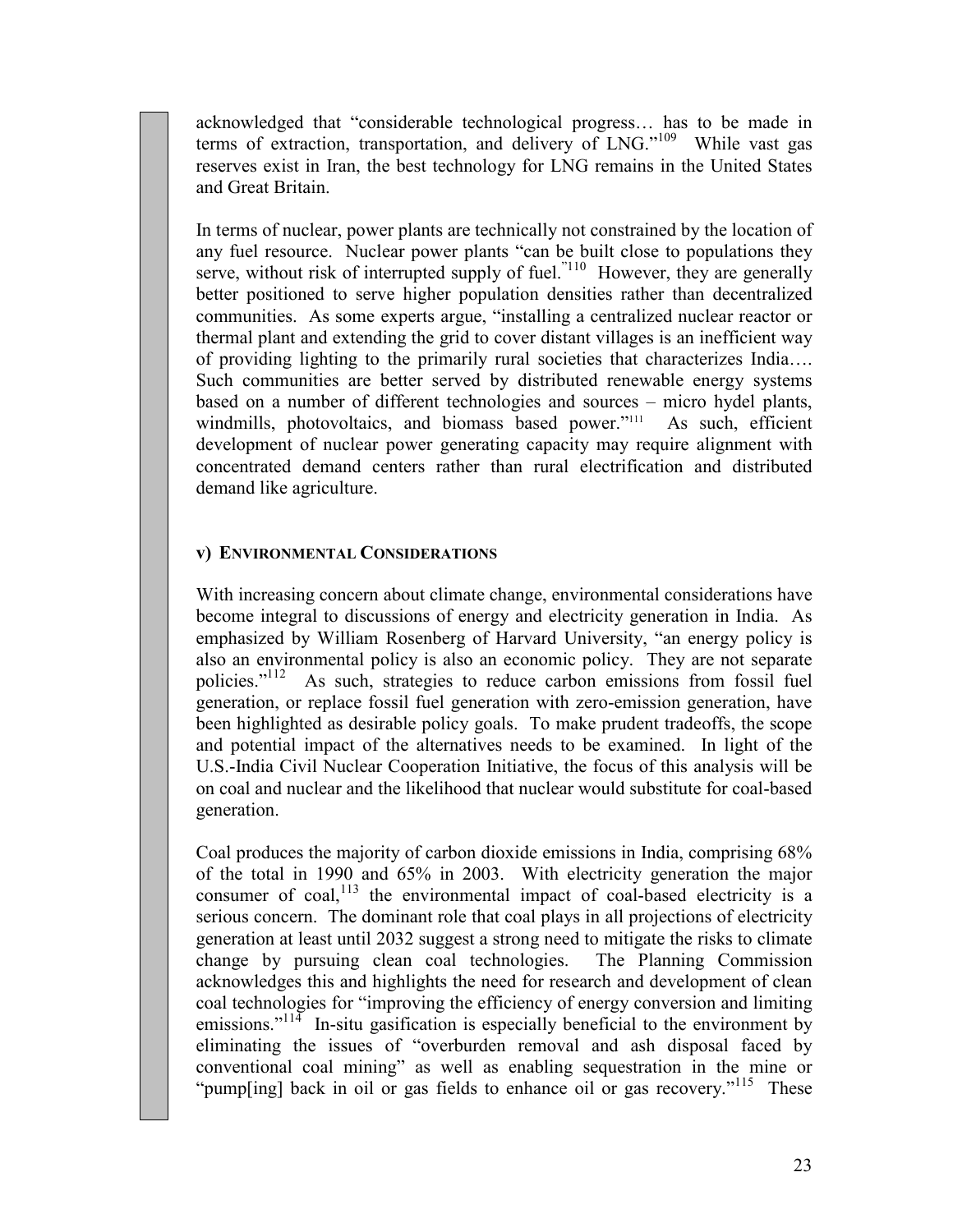techniques could enhance the clean exploitation of coal resources and extend the exploitation of this domestic resource.

Efforts to reduce coal-based carbon emissions are exceedingly important, but contributions should be put into global and historical perspective. India's coalbased carbon dioxide emissions were 22% of the United States' coal-based carbon dioxide emissions in 1990 and 32% in 2003. Whereas the U.S. produced 7.2 metric tons of coal-based carbon dioxide emissions per capita, India produced 0.62. In absolute terms, the United States produced 2,100 million metric tons of carbon dioxide emissions from coal in 2003 compared to India's 666 million metric tons. Using the U.S. Department of Energy's reference case for projecting coal-based carbon dioxide emissions, India could produce 1,372 million metric tons of coal-based emissions in 2030, which is approximately 65% of what the United States produced in 2003. On a per capita basis, India's 2030 projected coal-based carbon emissions is just 0.95 metric tons, or just 13% of what the U.S. produced on a per capita basis in 2003.<sup>116</sup> As Michael Levi and Charles Ferguson of the Council on Foreign Relations point out "absent much broader efforts on that front... modest reductions in Indian emissions will have little effect." $117$ 

#### Figure 11.



"Government of India, Planning Commission. *Integrated Energy Policy: Report of the Expert Committee*, New Delhi, August 2006.<br>Dalberg analysis of incremental reductions across 2031/32 scenarios. @ Victor, David G. "The In Global Climate Change," Testimony before the U.S. Senate Committee on Energy and Natural Resources, July 18, 2006. Available at: http://www.cfr.org/publication/11123/india\_nuclear\_deal.html.

Notes: Emissions are visual approximations of the contributions from electricity as depicted in the graph on page 50 of the Integrated Energy Policy report. India's 297 approved CDM projects from the Integrated Energy Policy, page xxix. India's 20 GW nuclear generation substitution effect on emissions based on David Victor's data and compared to the optimistic scenario of hitting 20 GW, which is 2016.

Examining India's options for carbon emission reduction in relative terms helps to contextualize the possible gains (see Figure 11). The estimates of carbon off-set for nuclear's substitution ranges from 145 million tons of carbon emissions by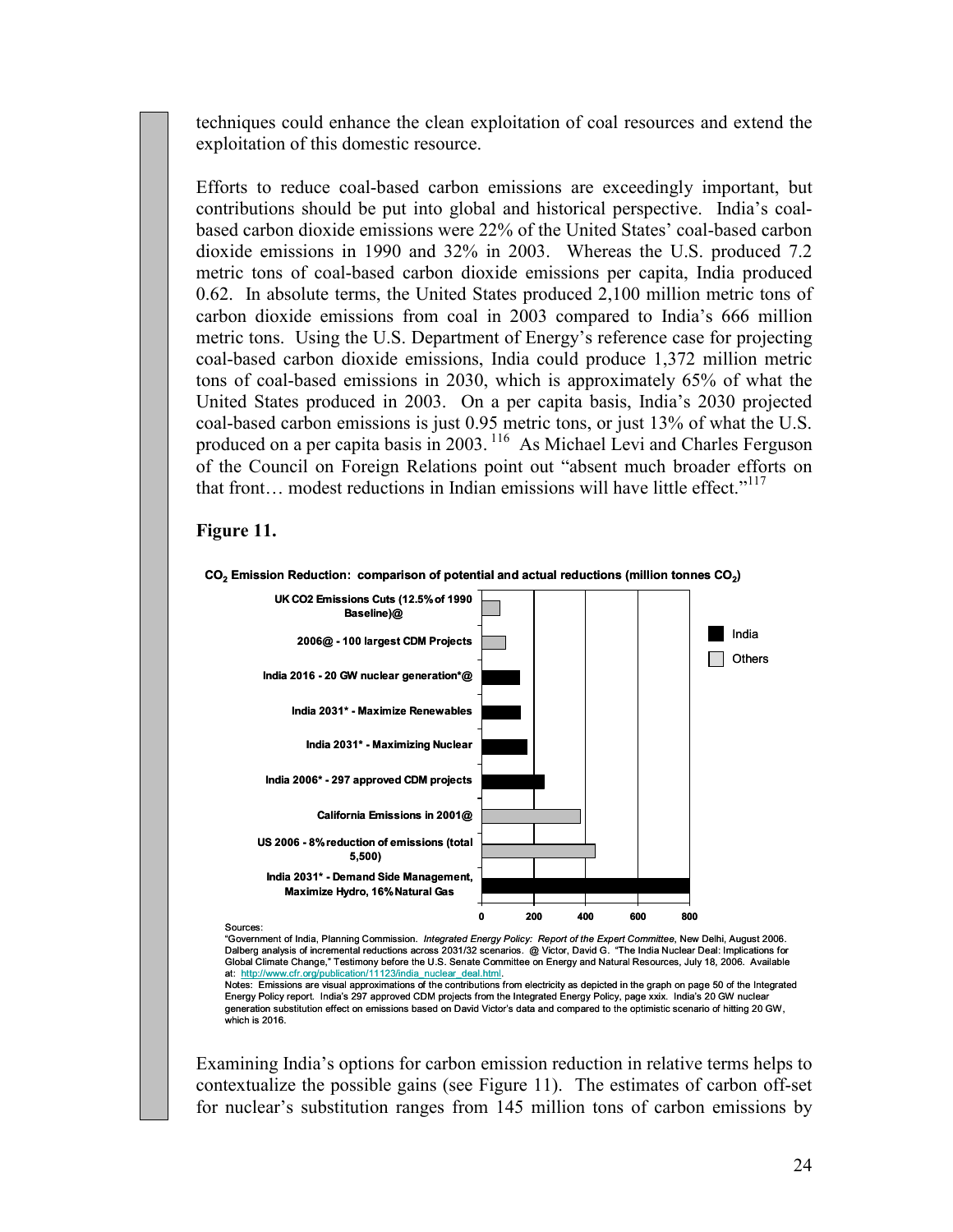developing 20 GW $<sup>118</sup>$  of nuclear generation capacity to a more conservative total</sup> of 175 million tons for 68 GW by 2032.<sup>119</sup> The Planning Commission analyses suggest nuclear alone would reduce emissions from a coal-dominant scenario by only 6%. By comparison, demand side management, maximizing hydro, and natural gas generation would reduce emissions by as much as 800 million tons,<sup>120</sup> constituting an additional 28% reduction from a coal-dominant scenario (see Figure 12). Given the technological limitations of the development of nuclear, and the dominance of coal at least through 2032, "burning coal more cheaply and more cleanly would do more for India's economy and the environment than would expanding the country's nuclear power capacity."<sup>121</sup>

#### Figure 12.



CO2 Emissions: scenarios for reductions from electricity generation, 2031-32 (million tonnes) with incremental % reduction from previous scenario

Sources: Dalberg analysis. Government of India, Planning Commission. Integrated Energy Policy: Report of the Expert Committee, New Delhi, August 2006. Notes: Emissions are visual approximations of the contributions from electricity as depicted in the graph on page 50 of the Integrated Energy Policy report.

Nuclear power's substitution effect with carbon emitting generation options can be minimal and nuclear is not without its own unique environmental concerns. For some countries an increase in nuclear generation did not occur commensurate with a decrease in carbon emissions. In the case of Japan, nuclear generation capacity increased by 40 gigawatts from 1965 to 1995 and carbon emissions rose from 400 to 1,200 million tonnes at the same time.<sup>122</sup> For a country like India which ambitiously seeks an increase in electricity consumption to 2,741 kWh per capita by 2032, it may not be an 'either-or' scenario. The coal resource offers economical and technologically accessible electricity generation that will not be directly substituted. And to the extent that any of the other options fail to meet their growth targets, coal-based generation will likely fill the gap. With regard to other environmental considerations, nuclear reactors "produce a lot of highly radioactive waste… for which safe storage for the tens of thousands of years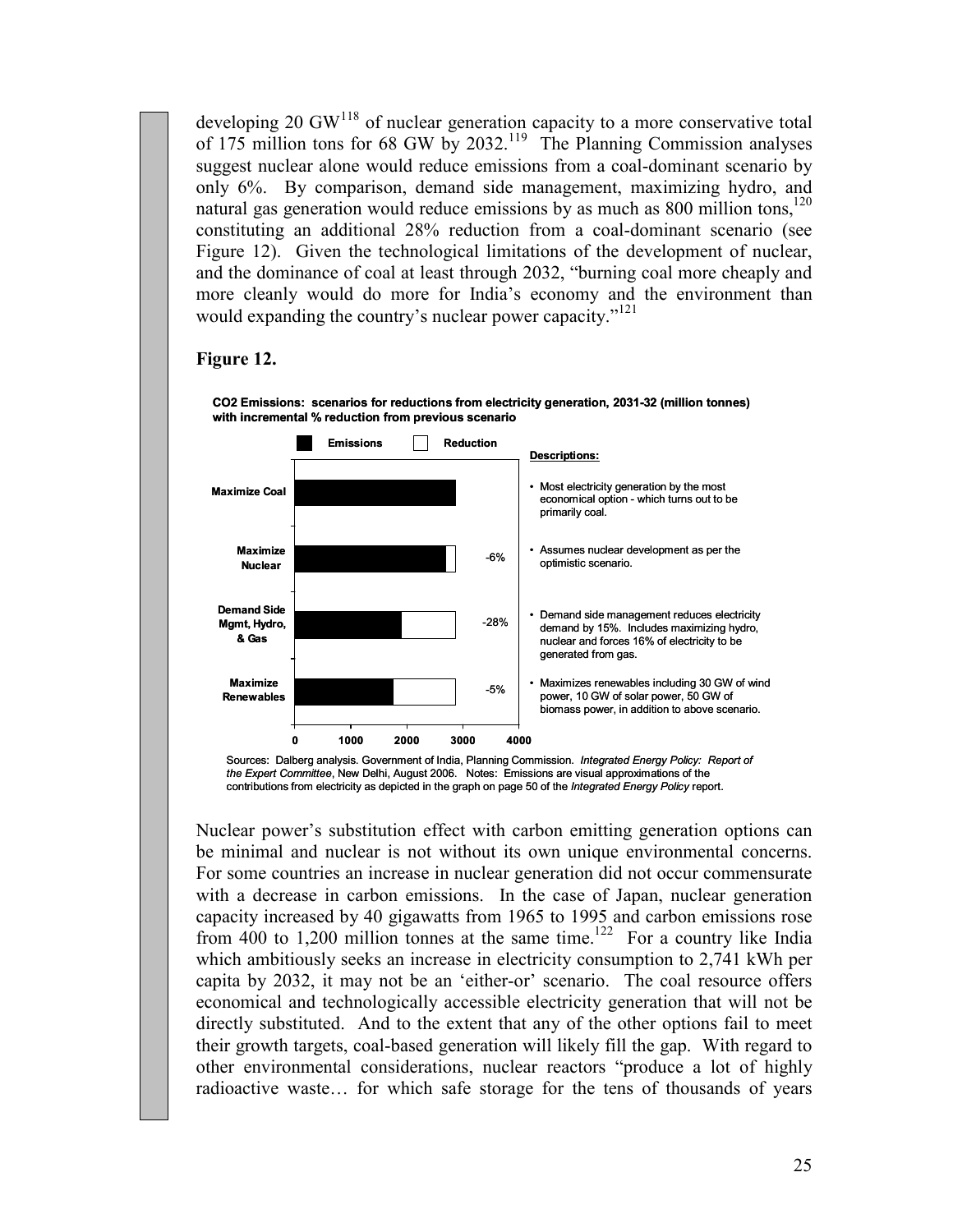required for it to become harmless is yet to be found."<sup>123</sup> While disposal can be done in a safe and effective manner, the environmental concerns are not insignificant.

# vi) ENERGY INDEPENDENCE

The issue of energy independence is particularly important for the Government of India, which seeks to limit international supply risks by leveraging domestic resources to the greatest extent possible. Although understandable and a theoretically worthwhile goal, some would argue that a strict focus on energy independence is unattainable; would actually drive prices up; and disrupt market access needed for efficiently meeting energy demands. Despite these arguments against a strict focus on energy independence, it is interesting to evaluate the best option for attaining this goal. Through 2016 and 2032, energy independence is most reinforced through coal-based generation and by fully exploiting the hydropower potential. Only in the very long term does nuclear energy hold the promise to provide energy security and independence which, $124$  as described above, requires significant technological advancements in thorium-based production and will not occur before 2050.

Abundant coal resources provide a degree of energy independence in the near and medium terms, but exhaustion of these resources will require increasing reliance on coal imports or other forms of energy. The degree to which India will rely on coal imports in the future will depend on the extent to which it can develop hydropower, natural gas, nuclear, and renewable alternatives as well as initiate demand side management and energy efficiency efforts. The coal-dominant energy scenario developed by the Planning Commission suggests as much as 45% of the coal required to be imported in 2032 with 8% GDP growth while the least coal dependent scenario suggests  $11\%$  could come from imports.<sup>125</sup> The cost of imported coal remains economically competitive for power generation in certain areas of India due to the low calorific value of domestic coal. With domestic coal having a calorific value of 3,500 kcal/kg versus 6,000 kcal/kg for imported coal, the cost of imported coal transported under 500 kilometers is cheaper than domestic coal transported greater than  $1,400$  kilometers.<sup>126</sup> As such, the exhaustion of coal resources could reduce the energy independence of the country but only in the long term and only if technological innovations do not occur to prolong the life of the resource.

Full exploitation of domestic hydropower would contribute meaningfully to a policy of energy independence. When fully exploited, hydropower could comprise 16-19% of total generation capacity by 2032. Maximizing the hydro potential some regions well endowed with the resource could offset the use of other resources, like coal, and extend its availability to areas less well endowed with hydro. Once domestic resources have been fully tapped, potential also exists to import some of the 55 gigawatts of hydropower from neighboring Nepal and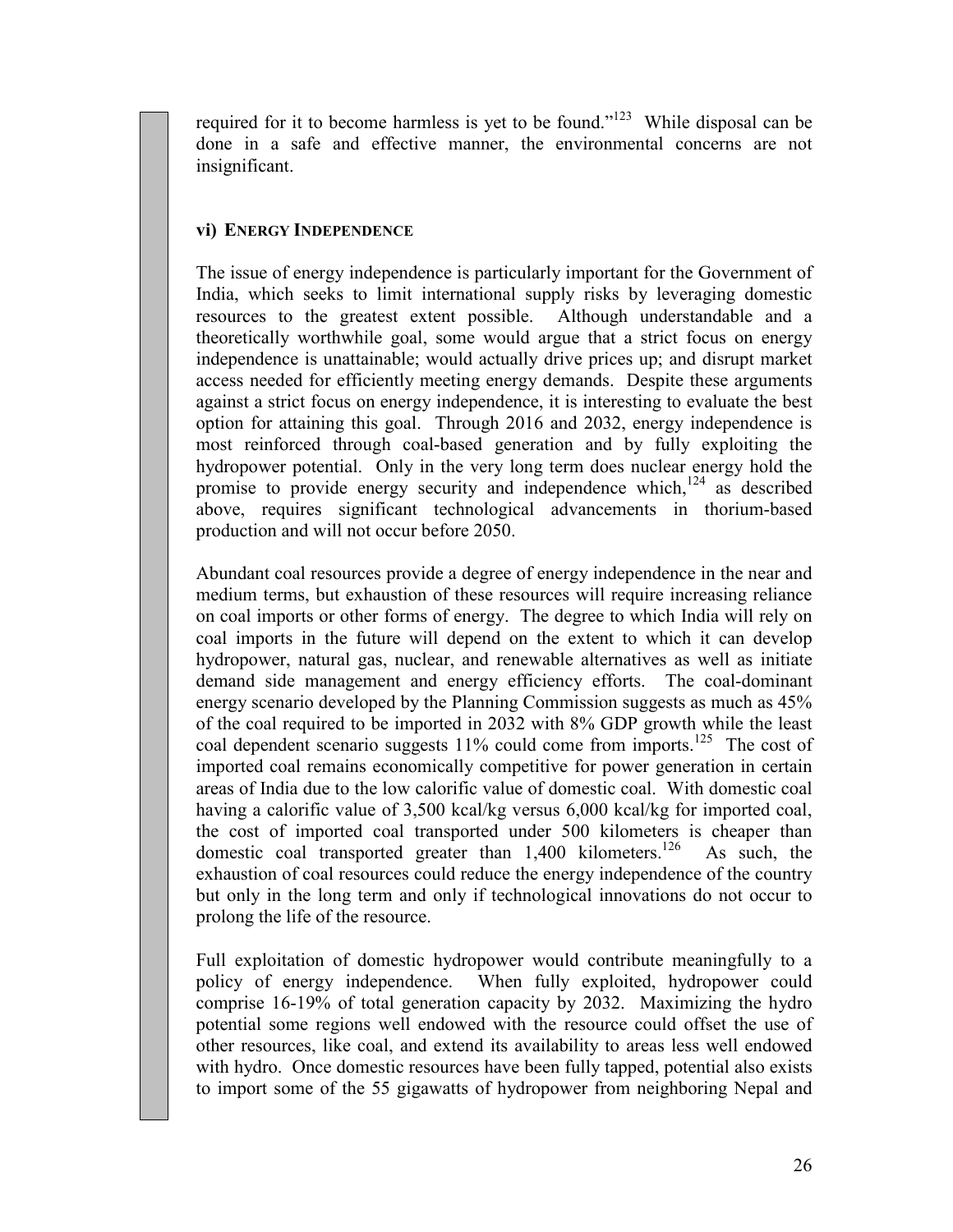Bhutan.<sup>127</sup> While importing hydro could degrade the degree of energy independence somewhat, India's neighbors offer less political instability than some of India's options for natural gas.

The contribution of natural gas to energy independence will depend greatly on the extent and continuation of domestic reserves. As the Planning Commission's scenarios project, imports of natural gas could range from 0-49% of total demand for the resource in 2016-2032. Although many neighboring countries have large resources of natural gas, such as Iran, Turkmenistan, Bangladesh and Myanmar, the option to utilize cross-border pipelines create concerns about energy security<sup>128</sup> where India "may face potential supply disruption if political issues emerge."<sup>129</sup>

Finally, while nuclear has been emphasized as a key to India's energy independence, this is not likely to happen before 2050. If thorium-based production technologies are not found, India would become dependent on uranium imports to fuel its nuclear power plants. Increasing the installed nuclear capacity under this scenario would significantly impinge on India's energy independence. The uranium shortage has already forced India "to operate even the small nuclear generation capacity that we have at a load factor below what is technically possible."<sup>130</sup> The promise of energy independence based on nuclear power, then, is predicated on successful development of thorium-based production and will not take place until well beyond 2050.

# **Conclusions**

It has been argued that the recent U.S.-India Civil Nuclear Cooperation Initiative makes considerable sense from an economic and resource perspective. Among these arguments are the assertions that: it will make India less reliant on unstable sources of oil and gas; that India requires nuclear energy to meet its GDP growth targets; and nuclear energy can significantly improve the environment and enhance energy independence. Strategic and geopolitical justifications notwithstanding, the economic and resource arguments are overstated. In this analysis, we have sought to assess the central question of whether nuclear energy will meet India's future energy needs by analyzing the demand for electricity and evaluating each supply option's: i) total potential capacity; ii) relative costs; iii) the pace of development, technological innovations, and technical constraints; iv) locations of supply and efficient distribution to electricity demand centers; v) environmental considerations; and vi) impacts on energy independence.

In the final assessment this report finds that nuclear energy will not likely reduce India's dependence on oil and gas, will play a marginal role in sustaining economic growth through 2032, and is either not the most significant option for reducing greenhouse gas emissions or is unlikely to reduce such emissions. In terms of lessening India's dependence on imported fossil fuels, nuclear energy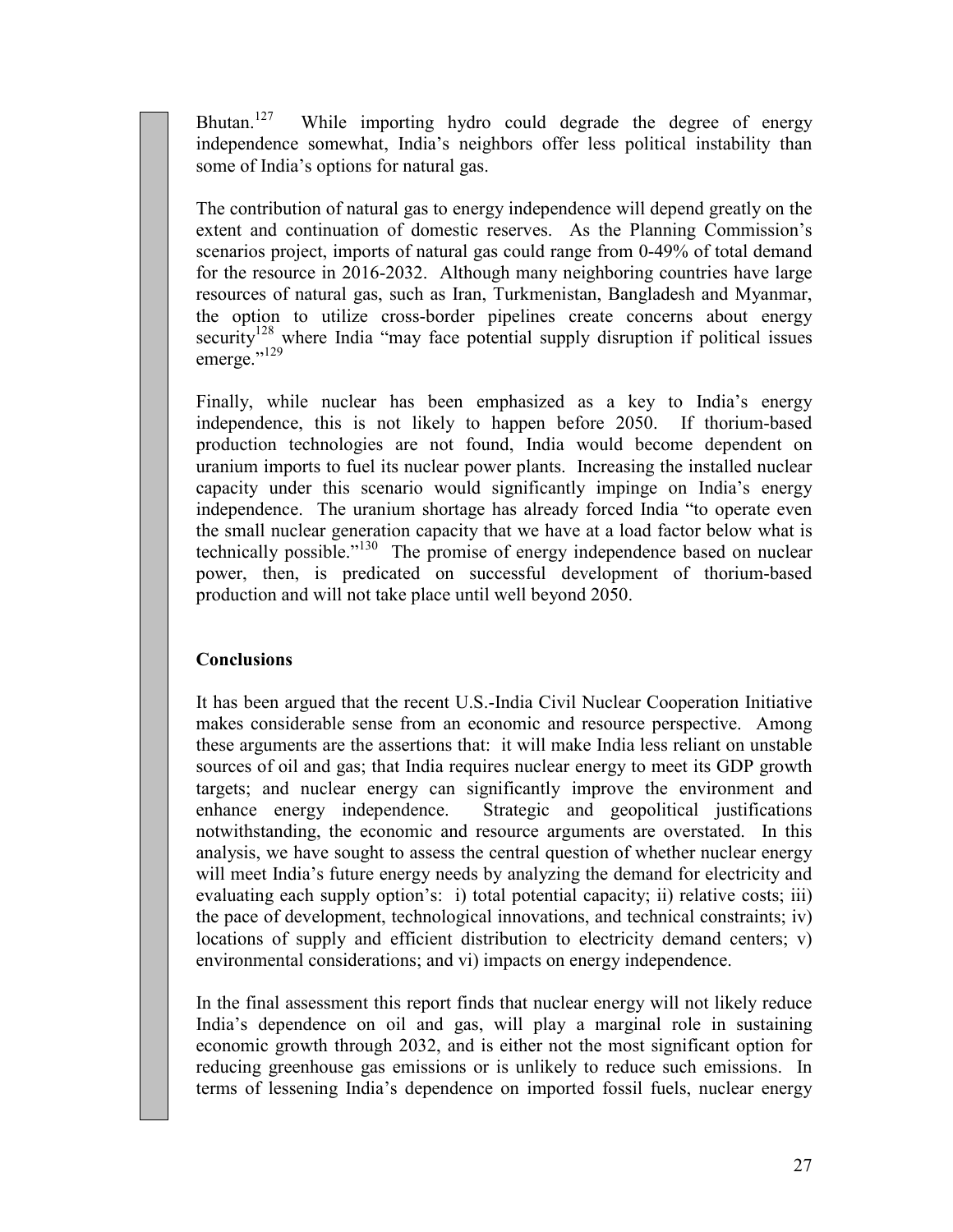does not fulfill the same end uses as the majority of imports of foreign fossil fuels and therefore will not substitute for them. As Dr. Ashton Carter of Harvard University succinctly underscored:

Nuclear power can play a part in helping India address these problems, but it will not make a critical difference. Electricity in India will be mostly produced by coal-burning power plants for the foreseeable future; even under the most extravagant projections, nuclear plants will provide less than ten percent of India's electricity…. [As such, nuclear power] can do little to slake the thirst of the principal consuming sector in India – transportation – because cars and trucks do not run off the electrical grid and will not for a long time. $^{131}$ 

Michael Levi and Charles Ferguson of the Council on Foreign Relations reinforce this point by highlighting that "most Indian oil is used by cars and trucks, not by power plants, so nuclear power will not significantly change the demand for  $\frac{1}{10}$ <sup>,,132</sup>

In terms of the electricity supply, estimates generally agree that India will remain primarily dependent on domestic coal and hydropower, providing roughly 60- 80% of electricity through 2032. In the most optimistic scenarios, natural gas generation could reach 16% and nuclear energy could constitute 9% of generation capacity by 2032. But if the development of hydro, natural gas, or nuclear generation is delayed, coal-based generation will fill the gap. In general, India has considerable domestic resources – in the form of coal, hydro, efficiency improvements, and renewables – to meet demand for the next 10-25 years and most likely the next 45 years. The electricity demands of economic growth can be met with India's diverse and vast resource base, of which nuclear will remain a marginal contributor at least through 2050.

In terms of energy independence and environmental improvements, coal also dominates the scenarios through 2032. Although domestic coal could be dominates the scenarios through 2032. exhausted in 45 years if additional technologies or reserves are not found, imported coal can be economical for a significant portion of India and technological improvements could extend the coal resource base and significantly enhance energy independence. Since India lacks sufficient domestic sources of uranium, an increase in nuclear generation would result in greater dependence on imports of ore and technology until India's abundant domestic resources of thorium can be commercialized for significant production of electricity, which is not likely until after 2050. In terms of environmental improvements, the development of nuclear generation has not necessarily led to a reduction in greenhouse gases and the dominance of coal in the energy mix well through 2050 means that clean-coal technologies, hydro power, demand side management, and renewables could do more to reduce carbon dioxide emissions than nuclear generation.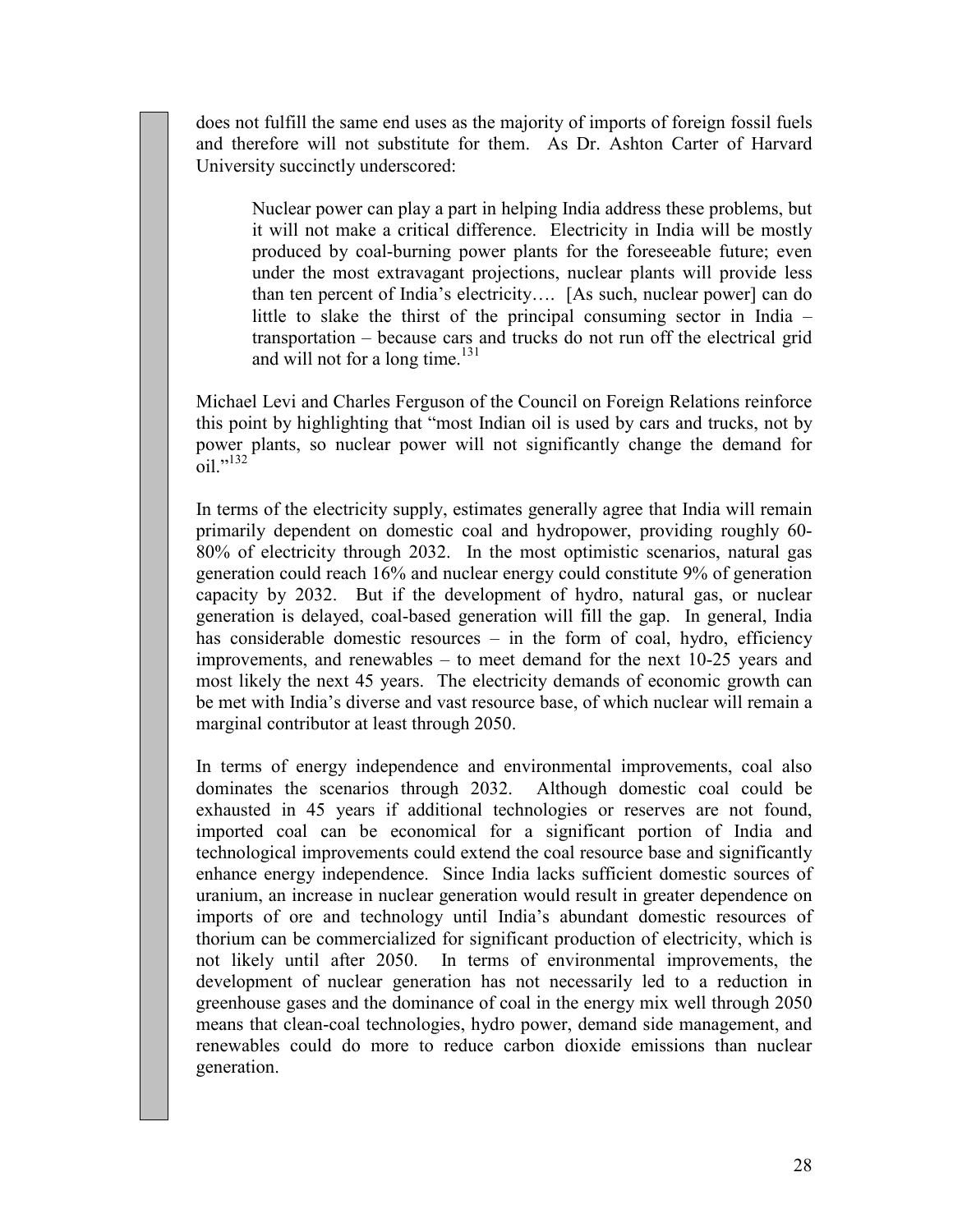In sum, the economic and resource arguments for the U.S.-India Civil Cooperation Initiative are overstated. Nuclear energy will not significantly reduce India's reliance on foreign fossil fuels, is not vital to sustain India's economic growth through 2032, and does not necessarily provide the best option for environmental improvements and energy independence.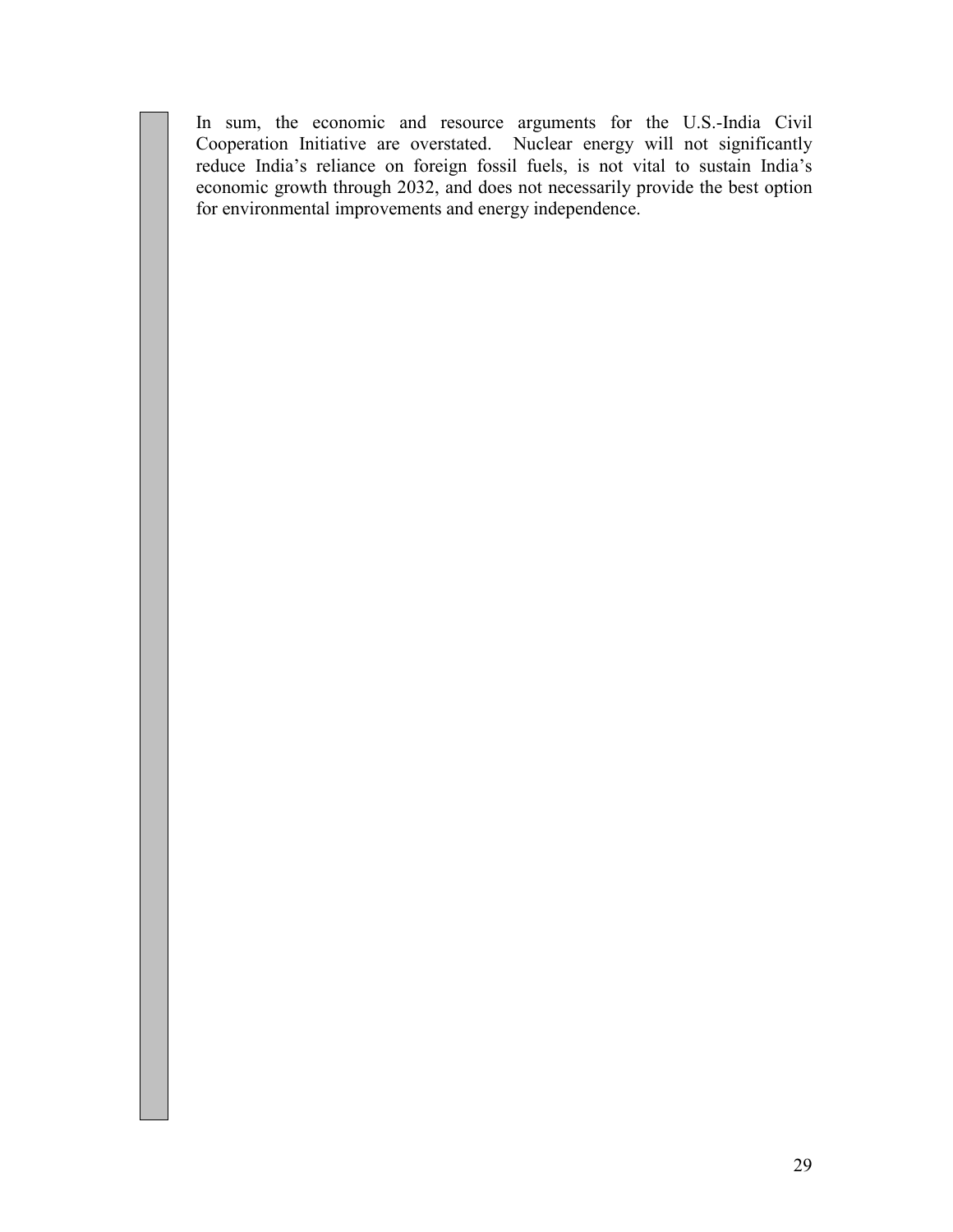| <b>Criterion</b>                   | <b>Key findings</b>                                                                                                                                                                                                                                                                                                                                                                     |
|------------------------------------|-----------------------------------------------------------------------------------------------------------------------------------------------------------------------------------------------------------------------------------------------------------------------------------------------------------------------------------------------------------------------------------------|
| <b>Total potential</b><br>capacity | • Coal will contribute the majority of electricity for the next $45+$                                                                                                                                                                                                                                                                                                                   |
|                                    | years<br>Hydropower remains significant, at $\sim$ 16-20% of 2032 demand<br>$\bullet$                                                                                                                                                                                                                                                                                                   |
|                                    | • Nuclear potential optimistically contributes only 8-9% by 2032                                                                                                                                                                                                                                                                                                                        |
| <b>Relative costs</b>              | Relative costs may impact the sequence of development, but all                                                                                                                                                                                                                                                                                                                          |
|                                    | supply options are necessary to some degree to meet future demand<br>• Hydropower is currently among the cheapest, coal and nuclear are<br>potentially equivalent, depending on discount rate, natural gas is<br>potentially expensive if fuel prices remain high and renewables<br>remain expensive per kWh but small installation costs make them<br>accessible for rural populations |
| Pace of                            | • Nuclear has historically fallen short of projections and current                                                                                                                                                                                                                                                                                                                      |
| development,<br>technological      | estimates employ many assumptions<br>· Optimistic nuclear projections require overcoming significant                                                                                                                                                                                                                                                                                    |
| innovation, and                    | technological hurdles (e.g. commercializing thorium)                                                                                                                                                                                                                                                                                                                                    |
| technical                          | • Hydropower is often hindered by social pressures and current plans                                                                                                                                                                                                                                                                                                                    |
| constraints                        | are slower than historical rates of development through 2016                                                                                                                                                                                                                                                                                                                            |
|                                    | • Clean use of coal and extending life of coal resources requires<br>significant technological hurdles (e.g. in-situ gasification), but<br>exploitation for next 45 years does not<br>Significant technological hurdles are needed to make renewables<br>cheaper on a per kWh basis                                                                                                     |
| <b>Locations of</b>                | · Hydropower potential remains primarily in those areas where                                                                                                                                                                                                                                                                                                                           |
| supply and                         | importation of coal would not be economically competitive                                                                                                                                                                                                                                                                                                                               |
| linkages to<br>demand              | • Transmission and distribution network improvements are vital<br>Decentralized generation can help meet the policy goals of                                                                                                                                                                                                                                                            |
|                                    | increasing electricity access among rural populations                                                                                                                                                                                                                                                                                                                                   |
| <b>Environmental</b>               | Demand side management, improving coal efficiency, and full<br>$\bullet$                                                                                                                                                                                                                                                                                                                |
| considerations                     | exploitation of renewables contributes more to CO2 reductions than                                                                                                                                                                                                                                                                                                                      |
|                                    | optimistic nuclear projections                                                                                                                                                                                                                                                                                                                                                          |
|                                    | • Unlikely that nuclear would substitute for coal-based generation                                                                                                                                                                                                                                                                                                                      |
| <b>Energy</b><br>independence      | • Extending coal resources reinforces independence the most                                                                                                                                                                                                                                                                                                                             |
|                                    | • Hydropower contributes meaningfully to independence until fully<br>exploited                                                                                                                                                                                                                                                                                                          |
|                                    | · Uranium-based nuclear power makes India dependent due to                                                                                                                                                                                                                                                                                                                              |
|                                    | limited domestic resources                                                                                                                                                                                                                                                                                                                                                              |
|                                    | Nuclear contributes meaningfully to energy independence only after<br>thorium generation is realized and ramped up, probably after 2050                                                                                                                                                                                                                                                 |

# APPENDIX A: KEY FINDINGS BY CRITERION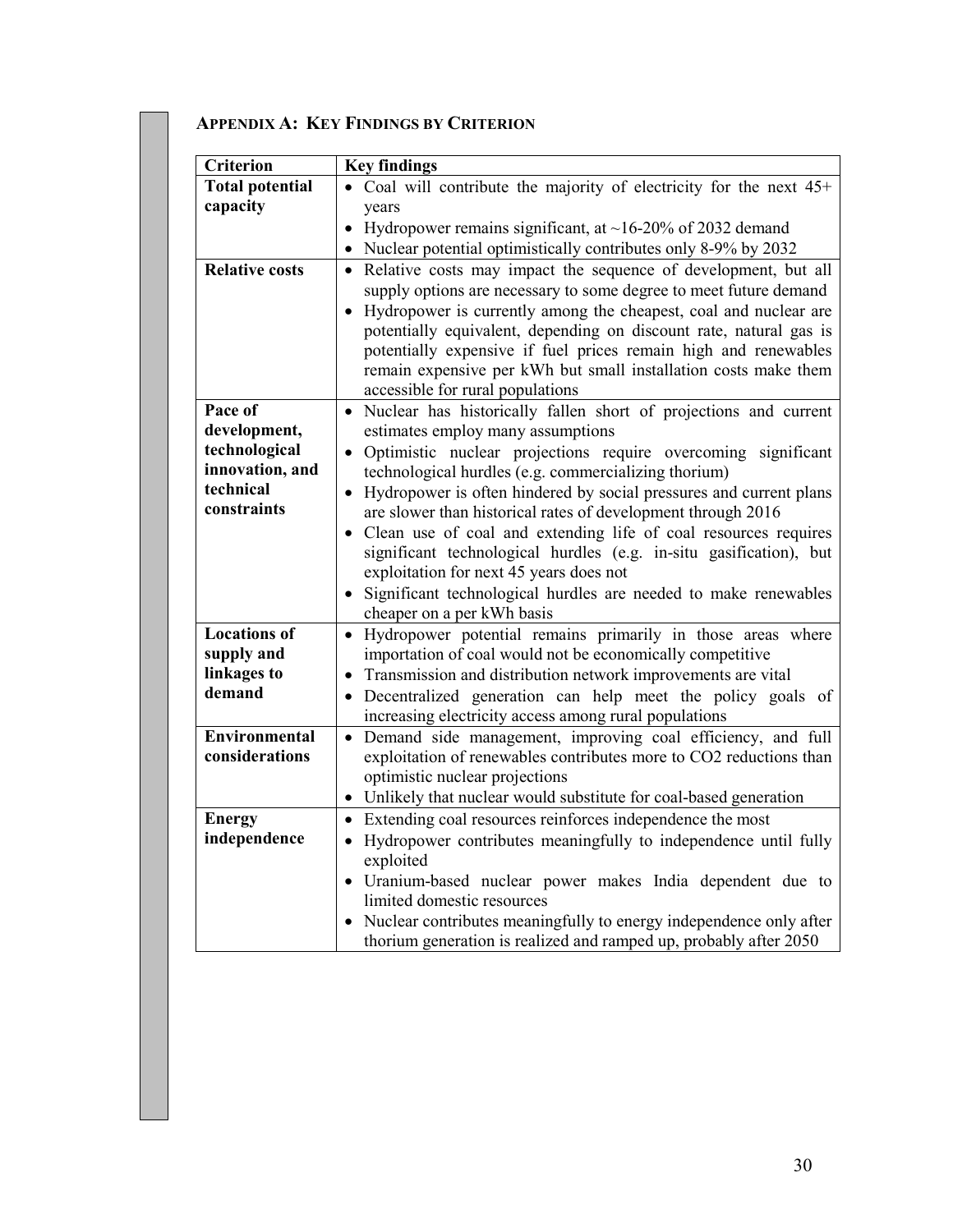

Source: International Energy Agency. Electricity in India: Providing Power for the Millions, OECD/IEA, Paris, 2002.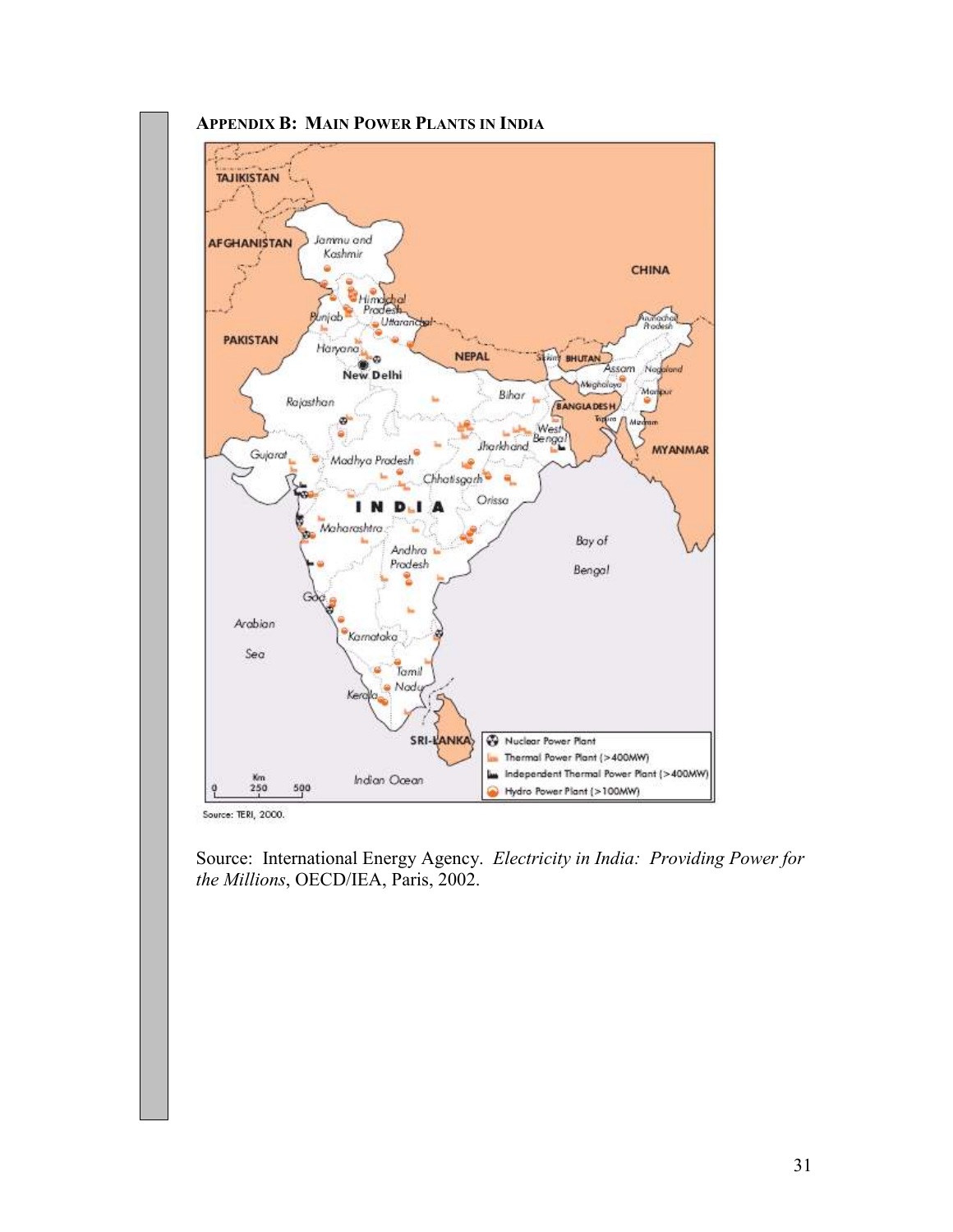

Sources: IEA analysis.

Source: International Energy Agency. Electricity in India: Providing Power for the Millions, OECD/IEA, Paris, 2002.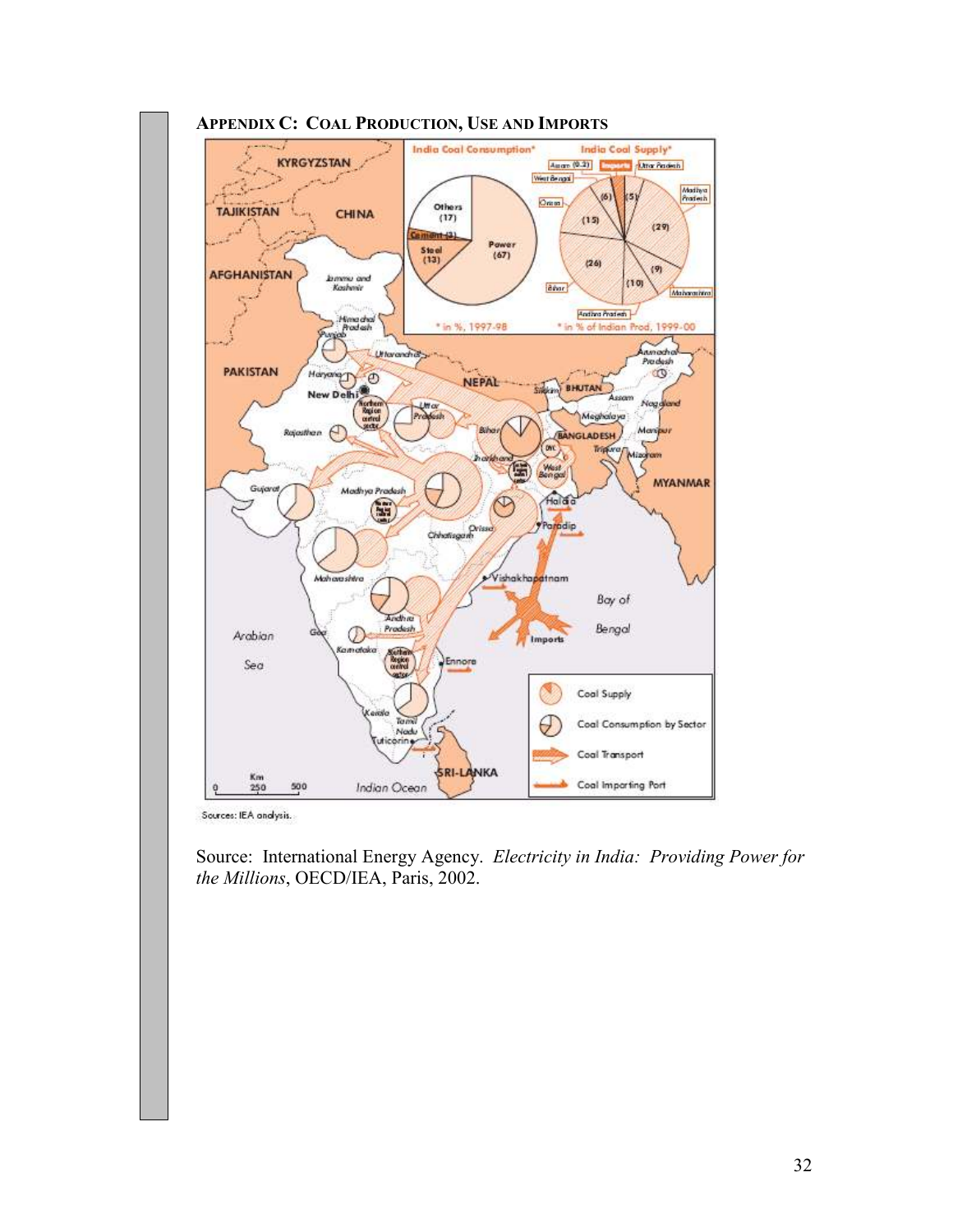# Bibliography

Carter, Ashton B. "America's New Strategic Partner?" Foreign Affairs, Volume 85, Number 4, July/August 2006.

Center for Strategic and International Studies. "India's Energy Dilemma," South Asia Monitor, Washington, DC, Number 98, September 7, 2006. Available at: http://www.csis.org/media/csis/pubs/sam98.pdf.

The Economist. "India's nuclear ambitions: The sound of one hand clapping," July 22, 2006.

The Economist. "Nuclear Power: Half Life," November 11, 2006.

Energy Information Administration. International Energy Outlook, 2006, U.S. Department of Energy, Office of Integrated Analysis and Forecasting, Washington, DC, June 2006.

Ghose, Jayati. "Who Pays for It?" Available at: http://www.hinduonnet.com/thehindu/thscrip/print.pl?file=20060714003603000.h tm&date=fl2313/&prd=fline&.

Government of India, Ministry of Finance. Economic Survey 2005-2006, National Informatics Center, 2006. Available at: http://indiabudget.nic.in/es2005-06/esmain.htm.

Government of India, Ministry of Statistics and Programme Implementation. Available at: http://www.mospi.nic.in/31jan06\_s3\_1.htm.

Government of India, Ministry of Power. Available at: http://indiabudget.nic.in. And also, http://powermin.nic.in/generation/accelerating\_developement.htm.

Government of India, Planning Commission. Integrated Energy Policy: Report of the Expert Committee, New Delhi, August 2006.

Hough, Lory. "King Coal Comes Clean," John F. Kennedy School of Government Bulletin, Harvard University, Summer 2006.

International Energy Agency. Electricity in India: Providing Power for the Millions, OECD/IEA, Paris, 2002.

Jackson, Mike, Sarah Joy, Thomas C. Heller, and David G. Victor. "Greenhouse Gas Implications in Large Scale Infrastructure Investments in Developing Countries: Examples from China and India," Program on Energy and Sustainable Development, Center for Environmental Science and Policy, Stanford University, Working Paper #54, March 17, 2006. Available at: http://fsi.stanford.edu/.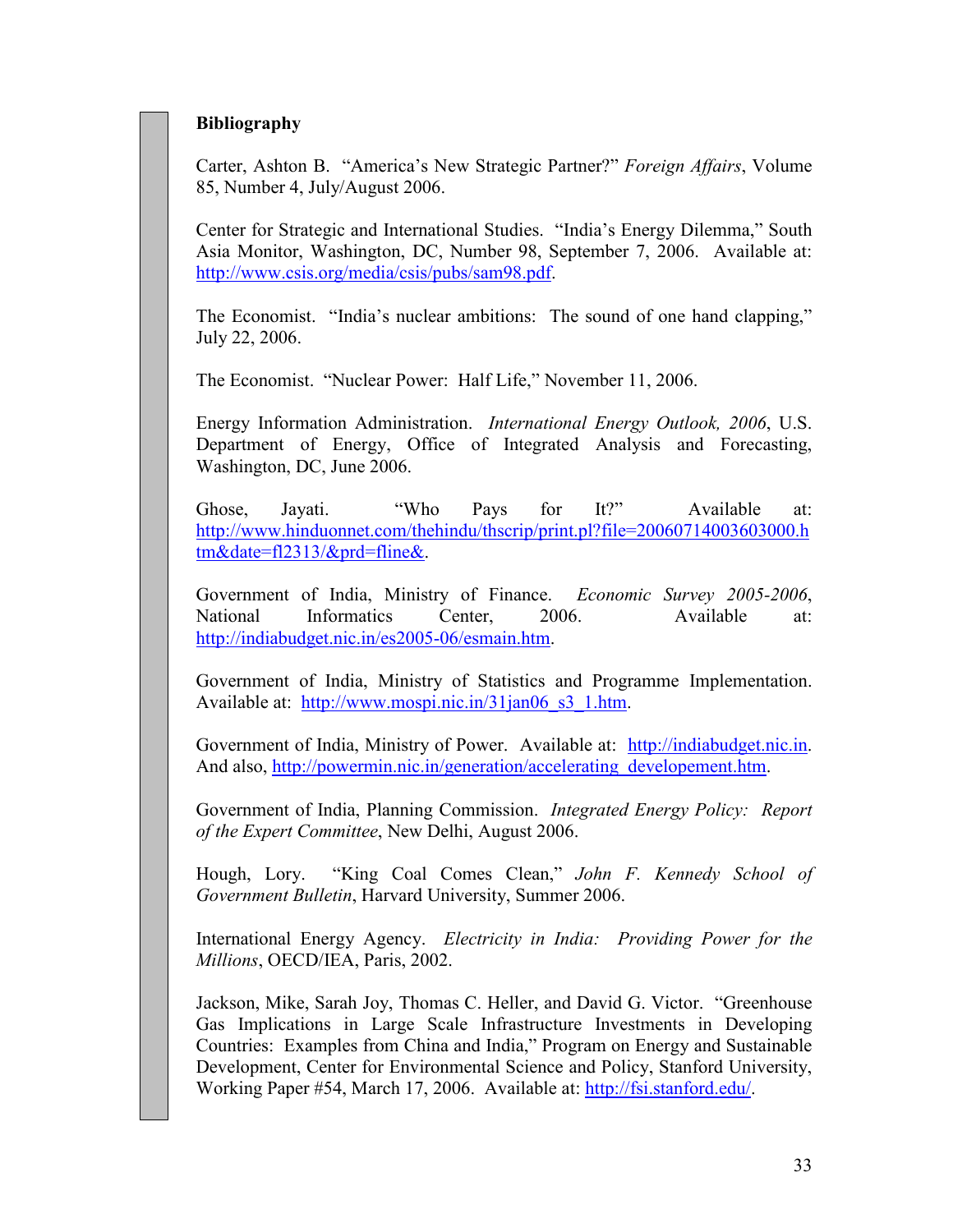Kakodkar, Anil. "Energy in India for the Coming Decades," presentation at the Inter-ministerial Conference on "Nuclear Power for the 21<sup>st</sup> Century," organized by the International atomic Energy Agency (IAEA) during March 21-22, 2005 in Paris, France. Available at: http://www.dae.gov.in/ni/nijul05/PDF/05\_Energy%20India.pdf#search=%22ener gy%20in%20india%20for%20the%20coming%20decades%22.

Kamath, M.V. "India's energy needs and how to meet them." Available at: http://www.newstodaynet.com/guest/2308gu1.htm.

KPMG. India Energy Outlook, 2006.

Levi, Michael A. and Charles D. Ferguson. U.S.-India Nuclear Cooperation: A Strategy for Moving Forward, Council on Foreign Relations, CSR No. 16, June 2006.

Ramana, M.V. "Nuclear Power in India: Failed Past, Dubious Future." Available at: http://www.npec-web.org/Frameset.asp?PageType=Writings.

Shaw, Debnath. Securing India's Energy Needs: The Regional Dimension, Center for Strategic and International Studies, Washington, DC, 2005.

Victor, David G. "The India Nuclear Deal: Implications for Global Climate Change," Testimony before the U.S. Senate Committee on Energy and Natural Resources, July 18, 2006. Available at: http://www.cfr.org/publication/11123/india\_nuclear\_deal.html.

Weiss, Leonard. "Power Points: The U.S.-India nuclear agreement is the wrong deal with the wrong energy source," Bulletin of the Atomic Scientists, May/June 2006 (Vol. 62, No. 3).

Wisconsin Valley Improvement Company. Available at: http://www.wvic.com/hydro-facts.htm.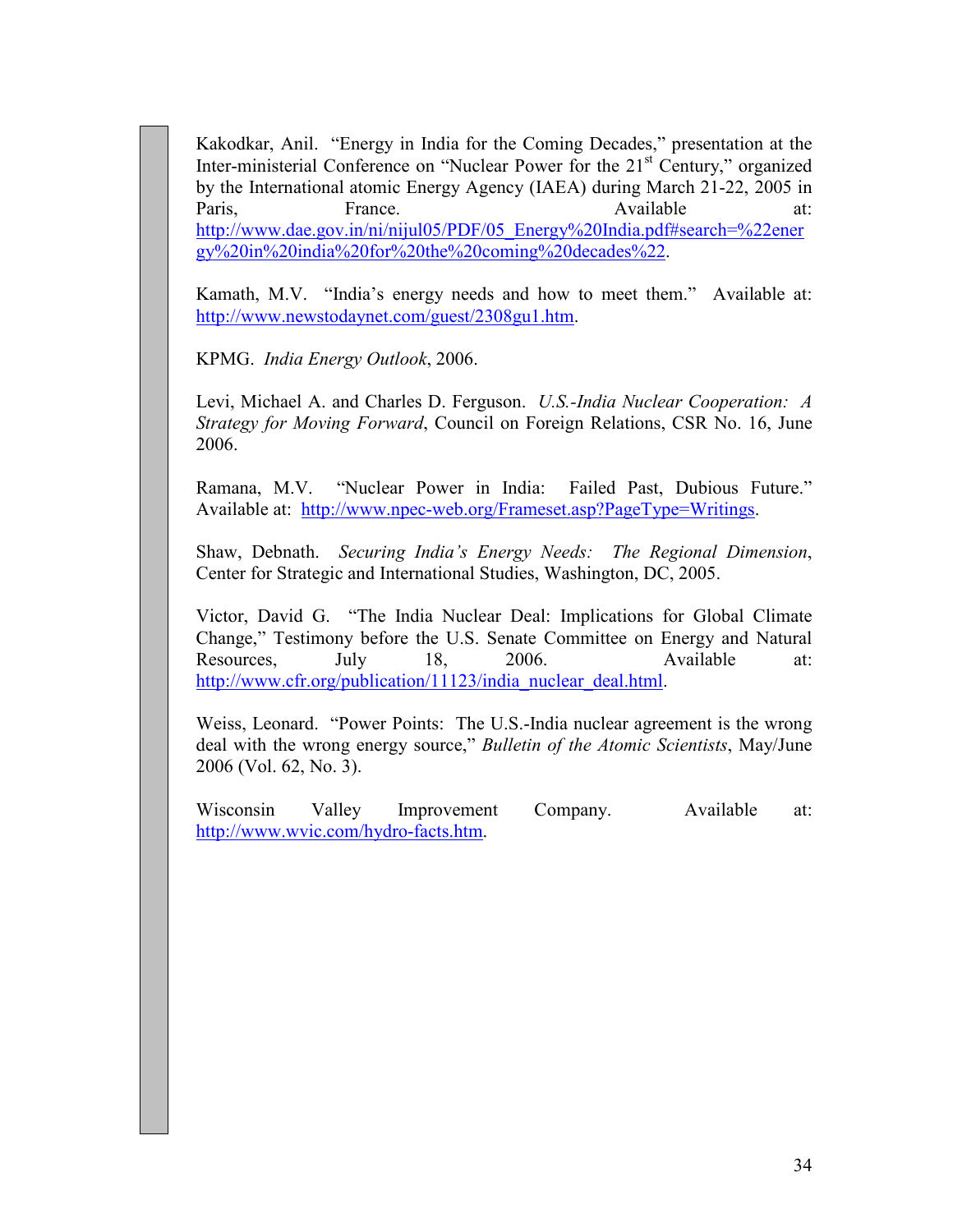# About the Authors and Dalberg

#### John Stephenson

John Stephenson is a Consultant in Dalberg's Washington DC office. He has consulted to the senior management teams of leading multinational corporations, multilateral organizations, and international financial institutions on strategy, organizational effectiveness, stakeholder & change management, and development policy. He has experience in several development sectors, including energy, post-conflict reconstruction, private sector development, and governance & public sector reform. Some of his most recent engagements include assisting the East African Community to formulate an energy access scale-up strategy to support attainment of the Millennium Development goals and evaluating an organizational effectiveness pilot for a multilateral development agency.

Prior to joining Dalberg, John was a Junior Professional Associate at the World Bank where he participated in the formulation of the Bank's first Country Assistance Strategy for the Democratic Republic of Congo. John holds a Master's degree in International Security from Georgetown University's School of Foreign Service and a Bachelor's degree magna cum laude in Government and East Asian Studies from Harvard University.

### Peter Tynan

Peter Tynan is a Manager in Dalberg's Washington DC office. Peter's focus has been advising multilateral development institutions and corporations on private sector development, emerging markets strategy, as well as investor groups on international investments. For example, he worked for the Inter-American Development Bank to analyze Indian economic growth, a Fortune 50 company to analyze the international NGO community, and for a private investor group to develop a medical project in the Bahamas.

Prior to joining Dalberg, Peter advised the Minister of Finance in the Democratic Republic of the Congo, where he wrote the private sector revitalization plan and studied the competitiveness of major Congolese industries, and worked for the Minister of Finance in Egypt reorganizing the Egyptian Customs Authority. For the US Government, he advised the CFO of the General Services Administration (GSA) in strategy, strategic planning and organizational reform. He helped lead the reorganization of the GSA, merging the Supply Service and the Technology Service; and designed and managed the strategic planning process used across the Agency.

Peter has also worked for J.P. Morgan in Hong Kong and as an Investment Executive in private equity in Australia, where he sourced and evaluated middle market private equity investments.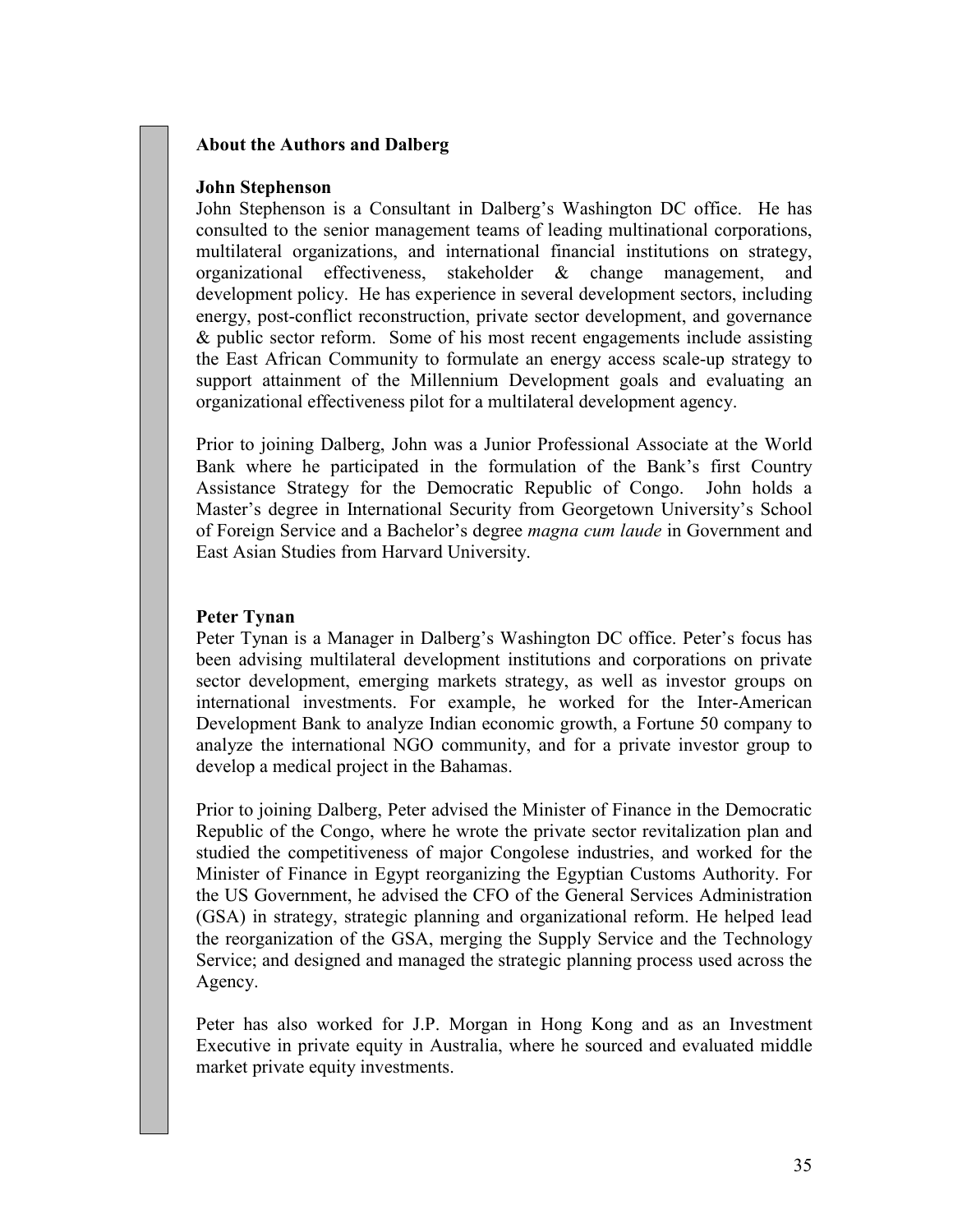Peter holds an MBA from Harvard Business School, a Masters in Public Policy from the Kennedy School of Government at Harvard University and a Bachelor in Business with honors from the University of Technology in Sydney Australia. He is the co-author of Imagining Australia: Ideas For Our Future (Allen&Unwin, 2004).

# Dalberg Global Development Advisors

Dalberg is a professional services firm specializing in serving international organizations and large corporations in the areas of development and globalization. Dalberg operates from New York, Copenhagen, Geneva, Washington, DC, Johannesburg, and Santiago and serves clients in Africa, Asia, North & South America, and Europe.

The key drivers of Dalberg's success are our staff and network in the field of international development and business. All our consultants have highly targeted backgrounds, combining:

- Top-tier professional training from leading management consultancy firms, such as McKinsey, Bain, and Accenture
- First-hand working experience in the field of international development
- Academic backgrounds in policy, management, and economics from leading institutions such as Harvard, Yale and Oxford

Dalberg's operating model combines several elements which give us a distinct advantage in strategy engagements in the development sector:

- Interactive problem solving approach ideal for the dynamics of real time strategy development
- Structured team-based model creates exponential improvement in quality over individual models
- Skilled research staff who provide a fact based foundation for analysis

Over the past 4 years Dalberg has successfully completed over 100 engagements for leading international organizations and has a keen understanding of the dynamics and priorities of organizations in the sector.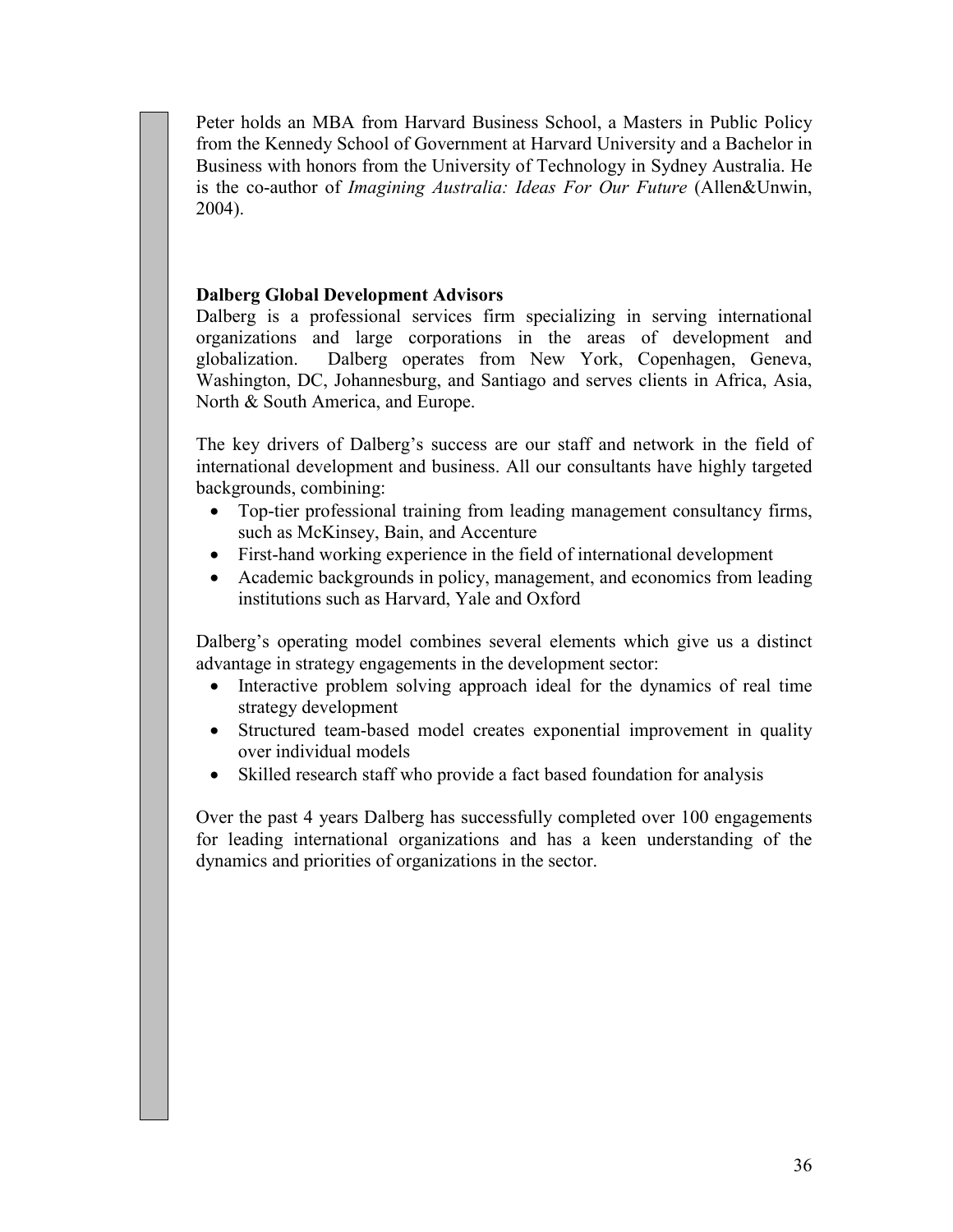#### End Notes

1<br><sup>1</sup> Levi, Michael A. and Charles D. Ferguson. U.S.-India Nuclear Cooperation: A Strategy for Moving Forward, Council on Foreign Relations, CSR No. 16, June 2006.

<sup>3</sup> Government of India, Planning Commission. Integrated Energy Policy: Report of the Expert Committee, New Delhi, August 2006, p. 18.

4 Planning Commission, p. 8.

<sup>5</sup> Kamath, M.V. "India's energy needs and how to meet them." Available at:

http://www.newstodaynet.com/guest/2308gu1.htm. "The expectations now are that in the next two decades the economy will grow at an average of 5 to 8 percent…. Even a 7 percent growth per year is not sustainable without a substantive boost to energy access." Energy Information Administration.

International Energy Outlook, 2006, U.S. Department of Energy, page 12. "GDP growth rates for China and India were adjusted downward, based on the analyst's judgment."

6 Energy Information Administration, page 12.

<sup>7</sup> Victor, David G. "The India Nuclear Deal: Implications for Global Climate Change," Testimony before the U.S. Senate Committee on Energy and Natural Resources, July 18, 2006. Available at: http://www.cfr.org/publication/11123/india\_nuclear\_deal.html.

8 Victor.

<sup>9</sup> Planning Commission, page. xx.

 $10$  Ibid.

<sup>11</sup> Victor: "While the exact future needs for power remain uncertain, there is considerable evidence that electric demand will grow at roughly the same rate as the economy."

 $12$  Kamath.

 $13$  Ibid.

<sup>14</sup> Planning Commission, p. xiii.

<sup>15</sup> Planning Commission, p. 2.

<sup>16</sup> Ministry of Power. Available at: http://powermin.nic.in/.

 $17$  International Energy Agency. Electricity in India: Providing Power for the Millions, OECD/IEA, Paris, 2002, page 34.

<sup>18</sup> For basic primer information, see http://www.eia.doe.gov/glossary/glossary\_b.htm.

<sup>19</sup> Kakodkar, Anil. "Energy in India for the Coming Decades," page 11.

<sup>20</sup> Kakodkar, page 12.

<sup>21</sup> Planning Commission, p. xiv.

 $22$  KPMG, India Energy Outlook, 2006, page 7.

<sup>23</sup> Planning Commission, p. 34.

<sup>24</sup> Center for Strategic and International Studies. "India's Energy Dilemma," South Asia Monitor,

Washington, DC, Number 98, September 7, 2006.

 $25$  Planning Commission, p. xxi-xxii.

<sup>26</sup> Planning Commission, p. xiii. Energy Information Administration.

 $27$  KPMG, page 7.

<sup>28</sup> Ministry of Power. Available at: http://powermin.nic.in/.

 $29$  KPMG, page 4. Government of India, Ministry of Power. Available at:

http://powermin.nic.in/generation/accelerating\_developement.htm.

<sup>30</sup>Planning Commission, p. 38.

<sup>31</sup> Planning Commission, p. xxii.

 $32$  KPMG, page 16.

 $33$  KPMG, page 4.

<sup>34</sup> Planning Commission, p. 34.

<sup>35</sup> Planning Commission, p. 45.

<sup>36</sup> Ibid, p. 48.

 $37$  Ibid, p. 40.

 $38$  Ibid, p. 51.

<sup>&</sup>lt;sup>2</sup> Weiss, Leonard. "Power Points: The U.S.-India nuclear agreement is the wrong deal with the wrong energy source," Bulletin of the Atomic Scientists, May/June 2006 (Vol. 62, No. 3), p. 21. Quoted from March  $13<sup>th</sup> Washington Post.$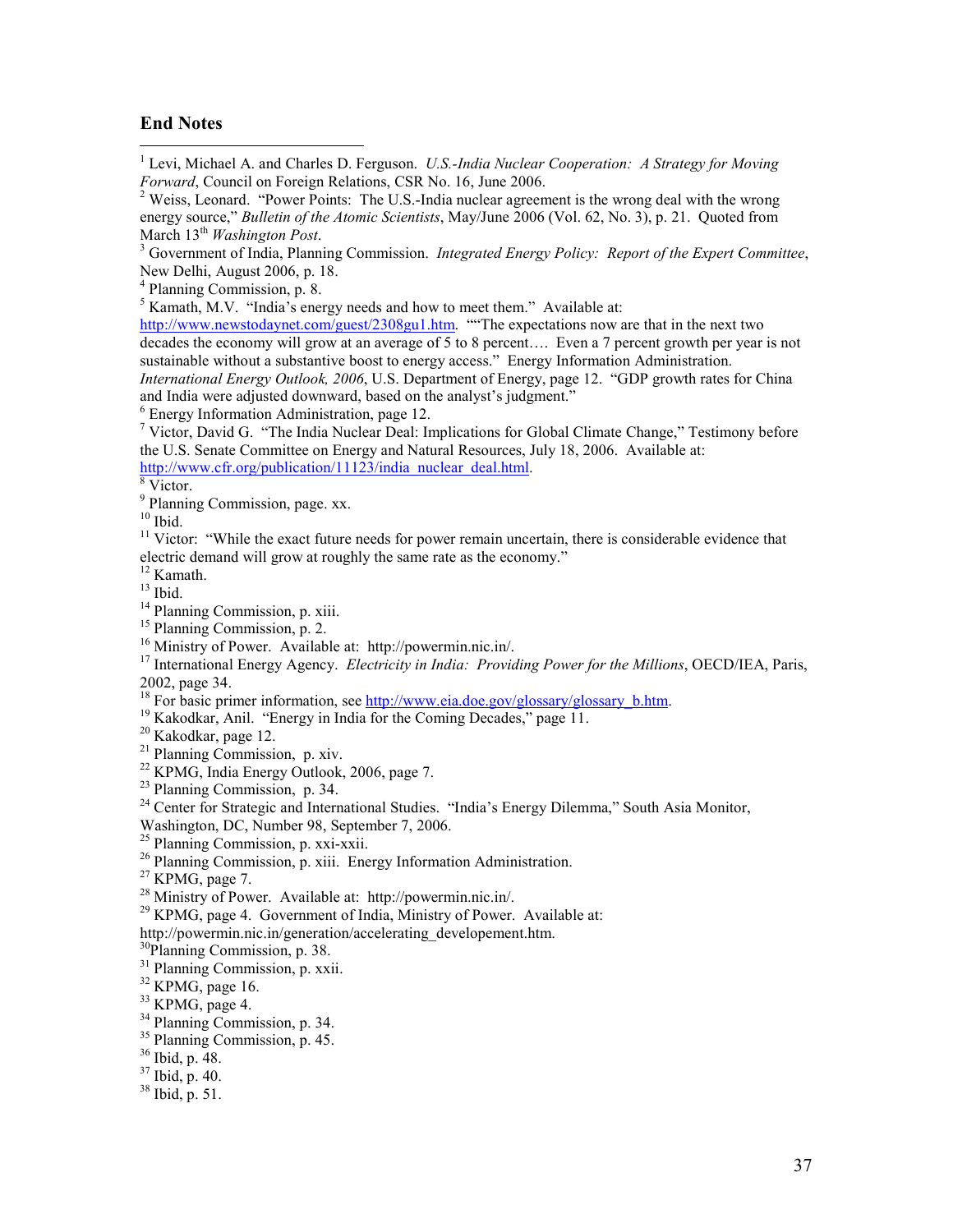-

- Ramana, M.V., "Nuclear Power in India: Failed Past, Dubious Future," page 24.
- The Economist. "Nuclear Power: Half Life," November 11, 2006, page 71.

- <sup>44</sup> Planning Commission, p. 36. Estimates for gigawatts of electricity are simply described as "very large."
- Ramana, M.V., page 9.
- <sup>46</sup> Ministry of Power. KPMG, page 4.
- <sup>47</sup> MNES website. KPMG. Weiss, p. 21.
- Planning Commission, p. xxiii.
- Weiss, p. 21.
- KPMG, page 7. The Planning Commission puts the potential figure a bit lower, at 40% (p. xxi).

Based on projected high and low estimates of coal-produced electricity.

Planning Commission, p. xx.

<sup>53</sup> Ramana, presentation by M.V. Ramana, Question and Answer.

Planning Commission, p. 4.

The Economist. "Nuclear Power: Half Life," November 11, 2006, page 71.

 Planning Commission, p. 11. "Indian coal has a high ash content and low calorific value – an average of 4000 kcal/kg compared to 6000 kcal/kg in imported coal. The average calorific value of coal burnt in India's power plants is only about 3500 kcal/kg."

<sup>57</sup> Energy Information Administration.

Ibid.

<sup>59</sup> Wisconsin Valley Improvement Company. Available at: http://www.wvic.com/hydro-facts.htm. Ghose, Jayati. "Who Pays for It?"

Wisconsin Valley Improvement Company.

Planning Commission, p. 76.

Planning Commission, p. 46.

Victor.

Planning Commission, p. 124.

 $^{65}$  Government of India, Ministry of Finance. *Economic Survey 2005-2006*, National Informatics Center, 2006. Available at: http://indiabudget.nic.in/es2005-06/esmain.htm, page 178.

Planning Commission, p. 35.

Ramana, M.V.

<sup>68</sup> Analysts have commented that there are "huge additional costs of storing radioactive spent fuel and disposing of nuclear waste." Weiss, p. 21.

Ramana, M.V.

Ramana, M.V., page 17.

The Economist. "Nuclear Power: Half Life," November 11, 2006.

 Weiss, p. 21. "Amory Lovins, a world-renowned energy analyst and CEO of the nonprofit Rocky Mountain Institute, recently published data in Nuclear Engineering International (December 2005) demonstrating that new nuclear plants and central coal- or gas-fired power plants are all uncompetitive with various decentralized renewables, combined heat and power installations, and efficient end use of electricity."

Planning Commission, p. 4.

 Government of India, Planning Commission. Integrated Energy Policy: Report of the Expert Committee, New Delhi, August 2006, p. 4.

 $^{75}$  International Energy Agency. Electricity in India: Providing Power for the Millions, OECD/IEA, Paris, 2002, page 34.

CSIS.

Ministry of Finance, page 180.

International Energy Agency, page 34.

Ibid, p. 75.

Planning Commission, p. 35-36.

Kakodkar, page 12.

Ibid.

Planning Commission, p. 22.

Ministry of Finance, page 177.